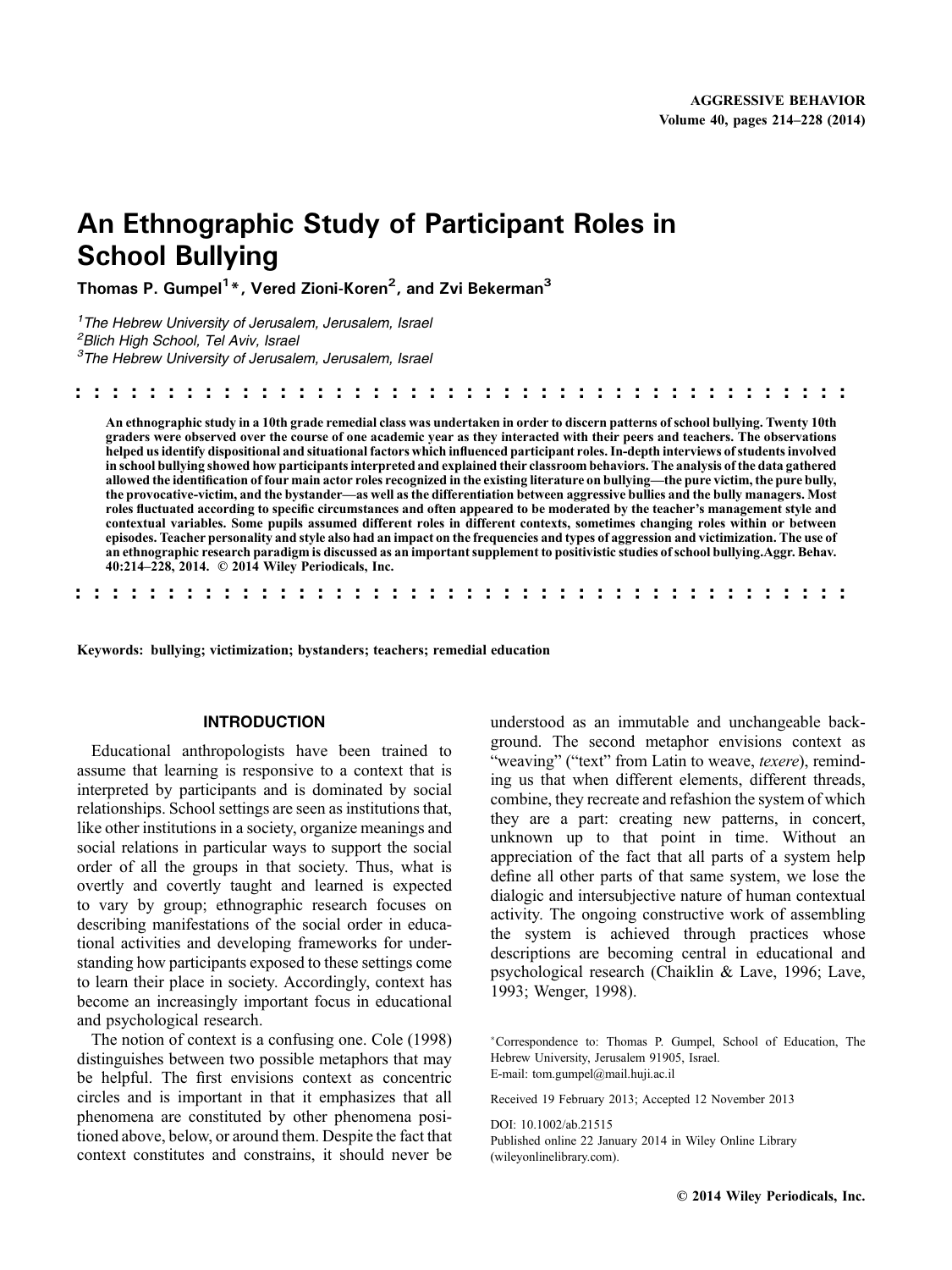This concept of practice avoids the pitfalls of cognitive approaches to educational and psychological analyses, as would be the case, for example, when the student participating in school bullying is viewed as "possessing" or "being possessed by" a given participant role or character trait (Bekerman & Tatar, 2005). We thus assume that the close study of social practices in context is critically important in understanding the complexities of social activity as it is shaped in real life situations (Lave & Wenger, 1991). With the concept of practices, we address the production and reproduction of specific ways of engaging in the world and we point to the need to become concerned with the ways by which people in action coordinate their activities and relationships in real‐ life settings, thereby producing a variety of meanings and interpretations. It is through participation in these practices that individuals learn, become, constitute, and sustain the world we all inhabit.

# School Bullying

Recent research has refined our understanding of the school bully–victim dyad, widening it to include different participants (Gumpel & Sutherland, 2010; Salmivalli, 2010; Schwartz, 2000) in a dynamic group process where these roles (Espelage, Holt, & Henkel, 2003; Salmivalli, 2010) function within different situations and contexts (Rose, Espelage, Aragon, & Elliott, 2011), with different goals (Farmer, Lane, Lee, Hamm, & Lambert, 2012), and different motivations (Rose & Espelage, 2012). Bullying is differentiated from generalized aggression and defined by three specific characteristics (Olweus, 2013): it is intentional, repetitive, and includes a power imbalance. Participant roles are multi-dimensional constructs, intersecting with dispositional and situational factors which may include one's propensity to be a bully or victim (Gumpel & Sutherland, 2010), one's social status and isolation (Coie & Dodge, 1983; Coie, Dodge, & Kupersmidt, 1990; Farmer & Hollowell, 1994), one's ability to be empathic (Gini, 2006; Gini, Albiero, Benelli, & Altoè, 2007), one's level of emotional arousal (Spielberger, 1988), one's Belief in a Just World (BJW, Lipkus, 1991), and the degree to which one's behavior is moderated by moral engagement (Bandura, Barbaranelli, Caprara, & Pastorelli, 1996). Situational factors also influence participant roles. On the structural level, organizational health (Hoy & Barnes, 1997) and classroom management techniques (Roland & Galloway, 2002) all influence the social structure of the class and school and hence the frequency and nature of school bullying. On the classroom social level, social norms and cohesion can exacerbate or depress bullying and aggression (Pellegrini et al., 2010; Pozzoli, Gini, & Vieno, 2012; Salmivalli, 2010). Situational determinants of behavior may be global and fixed (such as school structures, Hoy & Barnes, 1997), but may also be highly situationally specific and dependent on the vagaries of specific social interactions (Zimbardo, 2004, 2006).

Research has found a strong link between social status, aggression and bullying (Farmer, 2000). Schools, as primary vehicles for youth to construct their social identities vis‐à‐vis their peers, are socially dynamic environments where students jockey to achieve and maintain social status through their affiliations and peer alliances and avoid low status and peer rejection and the myriad of risk factors associated with such rejection (Asher, Parkhurst, Hymel, & Williams, 1990; Coie, 1990). Life in the classroom can contribute to aggressive and disruptive behaviors as a result of the constant struggle to achieve and maintain status (Roland & Galloway, 2002). For instance, primarily among boys, social status has been linked to rebelliousness, power, and coercion (Coie, 1990; Pepler, Jiang, Craig, & Connolly, 2008) and bullies have been associated with social dominance (Olweus, 1993; Pepler et al., 2008; Sutton, Smith, & Swettenham, 1999).

Aggression and academic achievement are also linked (Nirel & Saltzman, 1999); delinquent behaviors, peer affiliations, and academic failure correlate with other salient risk factors in adolescence to explain school failure (Benbenishty, Zeira, Astor, & Khoury‐Kassabri, 2002; Burkard & Knox, 2004; Hinshaw & Melnick, 1992) and may cause, and be caused by, poor social status as a result of chronic academic underachievement (Gini et al., 2007). Risk associated with low academic achievement coupled with behavioral problems also correlates with a variety of related developmental and behavioral sequelae such as anti‐social behaviors, psychiatric disorders, and school drop‐out (Olweus, 1978), often leading to long‐term pathology.

# Participant Roles

Four basic participant roles have been identified as being involved in physical and relational bullying (Gumpel, 2008; Rose, Espelage, & Monda‐ Amaya, 2009): pure bullies, pure victims, provocative‐ victims, and bystanders. Salmivalli and colleagues (Salmivalli, 1999, 2010; Salmivalli, Lagerspetz, Björkqvist, Österman, & Kaukiainen, 1996) expanded these to seven roles, through the addition of the bully assistant, the bully reinforcer, and the defender (Salmivalli, 2010). The amount of overlap between these roles remains unclear. It appears that children are able to fulfill multiple roles in the bully/victim dynamic, with some roles being clear and easily distinguishable and other roles being less clear (Rodkin & Hodges, 2003). However, little is known regarding whether these roles are stable or fluid over time.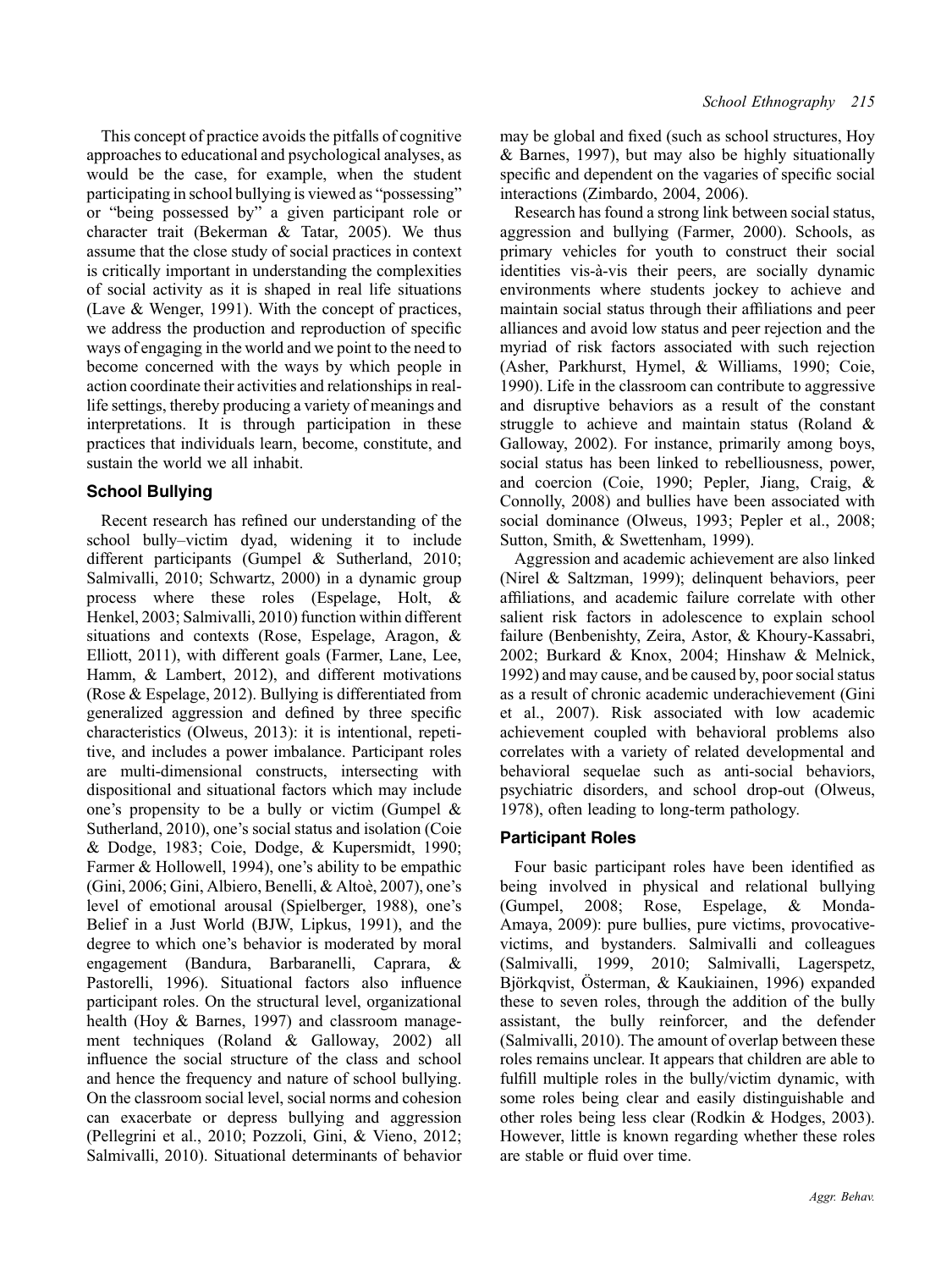**Bully characteristics.** Much of the research on school bullies has focused on direct physical or relational bullying and aggression involving between 7% and 15% of the school population (Dodge & Schwartz, 1997; Gumpel, 2008). These children exhibit "pure" instrumental and externalizing behaviors and are "pure bullies," "pure aggressors," or "nonvictimized bullies" (Salmivalli, 2010), are at‐risk for delinquency and later incarceration (Olweus, 1993), and generally are characterized by anti‐social behaviors often directed towards other children. Aggressors who are bullies are commonly characterized by their physical (primarily among boys) or social dominance (primarily among girls).

Victim characteristics. "Pure" victims comprise between 10% and 20% of children in schools (Gumpel, 2008) and are at risk for a myriad of internalizing problems, specifically for depression and suicidal ideation (Batsche & Knoff, 1994; Schwartz, Dodge, Pettit, & Bates, 1997). The typical "passive," "pure," or "non-bullying" victim (Champion, Vernberg, & Shipman, 2003; Griffin & Gross, 2004) is generally physically weak and anxious (Olweus, 1993), seldom if ever attempts to dominate others, has low self‐esteem (Slee & Rigby, 1993), is unassertive and typically withdraws or feels distressed when bullied (Olweus, 1991; Perry, Perry, & Boldizar, 1990). These victims perceive themselves as failures, unintelligent, shy, and unattractive (O'Moore & Kirkham, 2001) and often posses low social status and are lonely and rejected (Olweus, 1993; Twemlow, Sacco, & Williams, 1996); they have a negative opinion regarding the use of physically or socially coercive methods to achieve their aims (Olweus, 1993) and often project their physical and social inferiority and unwillingness to defend themselves (Hanish & Guerra, 2000).

Provocative-victim characteristics. The literature also presents a different type of victim: the reactive provocative‐victim (Griffin & Gross, 2004) or the bully– victim (Salmivalli, 2010). This group is typically smaller than the pure victim group (Gumpel, 2008), and its members are characterized as both anxious and having a propensity for reactive aggressive behavior, while being at risk for a variety of externalizing behaviors (Bukowski & Sippola, 2001; Pellegrini, 1998) and present qualitatively different behaviors from either pure aggressors or pure victims (Unnever, 2005). The provocative-victim's reactive aggression is a response to real or perceived provocations and is characterized by high emotional arousal and lessened self‐control. These children often exhibit provocative behaviors and set their immediate social environment "on edge," and they tend to be impulsive (Bukowski & Sippola, 2001; Schwartz, 2000) and provoke aggressive responses from others (Hanish & Guerra, 2000; Olweus, 1993). Similarly to other victims,

Aggr. Behav.

their social status is low and their social networks are shallow and are composed primarily of other similarly aggressive children (Hanish & Guerra, 2000; Schwartz, 2000).

**Bystander/outsider.** Not all of the participants in the bully/victim dynamic take an agentic role in the persecution of a victim. The literature identifies the heterogeneous group of bystanders, observers, or outsiders which may encompass as much as 85% of children (Gumpel, 2008; Sugai & Horner, 2006). Little is known about this group; however, the large number of youth in this category belies the supposition that there are several subgroups of bystanders. For instance, Stueve et al. (2006) differentiated between bystanders and the uninvolved (i.e., between children who know about bullying and decline to be involved, either as an assistant or defender, and those who are unaware of the occurrence of bullying interactions).

Other participant roles have been identified as well. Salmivalli (1999, 2010) has identified the bully assistant, the bully reinforcer, and the defender, with each fulfilling a supporting role in the bully/victim dynamic. It appears that these roles may be fluid with different participants fulfilling different roles at different times, and that this fluidity may influence the bully/victim encounters and their outcomes. Dispositional factors can explain some individual or group aggressive or submissive behavior; however, situational determinants (Zimbardo, 2004) appear also to be salient in explaining and predicting how these dispositional factors are activated or suppressed. As each person has differing goals and motivations, different contexts may have different activating potentials to induce either aggressive or defending behavior (Staub, 2003).

The increasing focus in the literature on differing participant roles sees these roles as primarily stable (Salmivalli, 2010). By relying on positivist research paradigms and survey data to take a static "snapshot" of participant roles, they do appear, indeed, to be quite stable. Bullying and aggression have received increased attention among qualitative researchers (Aasebø, 2011; Teräsahjo & Salmivalli, 2003; Thornberg, 2011; Thornberg, Rosenqvist, & Johansson, 2012) where the focus shifts from findings which are generalized to a larger sample or population, to an in‐depth understanding based on individual contexts. Research methodologies have varied from observational studies using behavioral coding (e.g., Boulton, 1999; Menesini, Melan, & Pignatti, 2000) to interview data (Teräsahjo & Salmivalli, 2003) to an ethnography (Aasebø, 2011). Recent research suggests that suppositions of the stability of participant roles may not be supported (Dempsey, Fireman, & Wang, 2006). Situational influences may cause different typologies to vary contextually in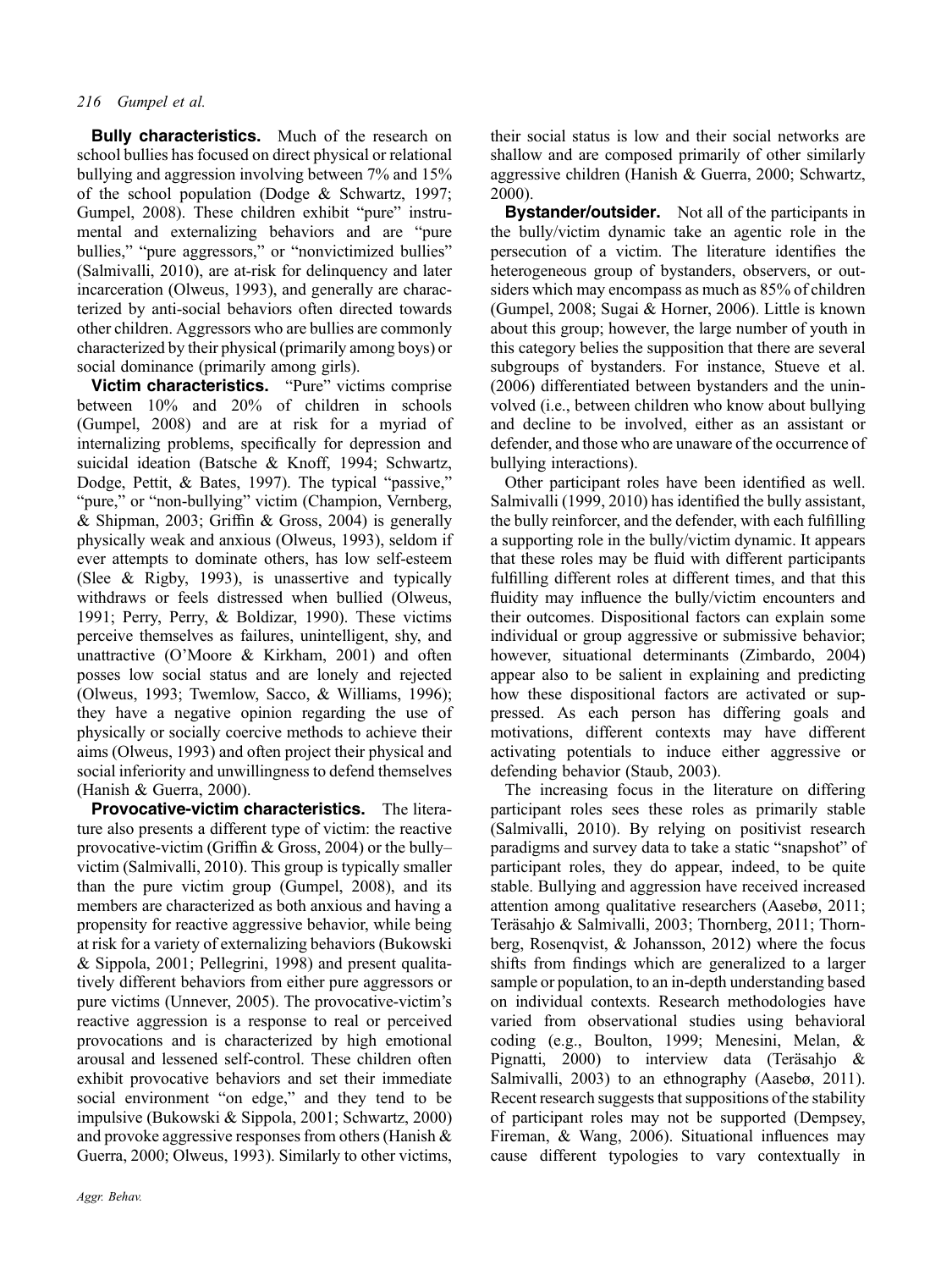accordance with rapidly shifting social goals, risks, and motivations. For instance, it may be that bystanders and outsiders also assume the role of the bully's assistant or reinforcer by their unwillingness to get involved or that some bully assistants may assume the role of the bystander while at other times they may participate as bully reinforcers or even victim defenders. Social interactions are dynamic and change rapidly, where each interaction has its own actors with multiple covert and overt motivations and goals. These rapidly changing interactions appear to interact with dispositional variables to predict pro‐ and anti‐social behavior.

In this ethnography, we had four primary aims. We attempted to ascertain whether we could identify and expand our understanding of participant roles through observational analysis (Aim I). We were interested in understanding how participants understood these different participant roles and their causes, and how they relate to the social and organizational structure of the group (Aim II). Through the examination of classroom social and organizational structures, we were interested in further understanding how dispositional (i.e., personality traits) interact with situational variables (i.e., groupings and teachers) to exacerbate or depress bullying episodes (Aim III). Further, through extended observations, we attempted to investigate how stable these participant roles are between and within bullying episodes (Aim IV). We approached these aims using a combination of inductive (bottom‐up) and deductive (top‐down) approaches. Our analyses were based on previous positivistic research on participant roles; however, we allowed the data to lead us to create new meanings based on our observations and interviews. Qualitative research is appropriate for studying these global processes where a positivist approach may not yield sufficient information on the dynamic interpersonal relationships.

#### METHODS

The findings reported here are based on data gathered in the context of an ethnographic study undertaken in 2011 in one classroom within a general education comprehensive (middle and high school) school. The "Aviv" school is a recognized state school under the auspices of the Israeli Ministry of Education and is located in the heart of a major metropolitan area in a large population center in Israel and whose catchment area includes upper‐, middle‐, and low‐income areas (the name of the school, pupils, and teachers are pseudonyms). Approximately 1,050 students attend the school, divided into six grade levels (7th to 12th, ages 13–18), with classrooms of approximately 35 students per class or approximately 175 students per grade level. Additionally, in the Aviv school, there are four remedial or special education classrooms, with approximately 20 students per class.

We explored what was happening in our target class by observing who students interacted with, about what, in which ways, for what purposes, and with which outcomes (Castanheira, Crawford, Dixon, & Green, 2000). In the context of this study, and in line with traditional ethnographic approaches, we examined the classroom activities in general, focusing on what participants see as bullying, victimization, and the risk factors associated with these roles, while trying to anchor these understandings in actual classroom events. In particular, we examined what is constructed in the moment-by-moment interactions among members of the classroom; and the ways in which social understanding were linked to students' bullying and victimization in subsequent events.

#### Sources of Observations

The setting was a remedial 10th grade classroom (aged 15–16 years) of 20 students (12 boys and 8 girls) for under‐achieving high school students. In the Israeli school system, this system is known as the "Mabar" track (Mabar is an acronym in Hebrew for "Regular Matriculation Track," or Maslul Bagrut Ragil) and is designed for students who experience difficulty in the larger general education framework and are at‐risk for dropping‐out or not completing their high school matriculation; all students in this program receive extensive remedial support. Tenth grade is an important age in mid‐adolescence where youth are typically reflective and verbal. The first and second authors are experienced middle and high school teachers; the second author is a teacher in a similar remedial classroom of 10th graders in a different school. Struggling students may or may not have been diagnosed with learning disabilities and emotional and behavioral disorders. In this setting, as is standard practice in the Israeli educational system, pupils remain together throughout the school day, with teachers changing according to the subject matter. Each class has a homeroom teacher who is in charge of all bureaucratic aspects of the class and two to three teachers throughout the day; during all lessons, only one teacher is present in the classroom. Three principal teachers were observed; all three teachers had secondary school teaching credentials and at least a BA in their respective field. Mr. Danny was the homeroom and civics teacher, Ms. Dina taught literature and language arts, and Ms. Karen taught history and social studies.

We focused on this type of remedial class for two reasons. First, researchers have described the link between academic achievement and aggression; these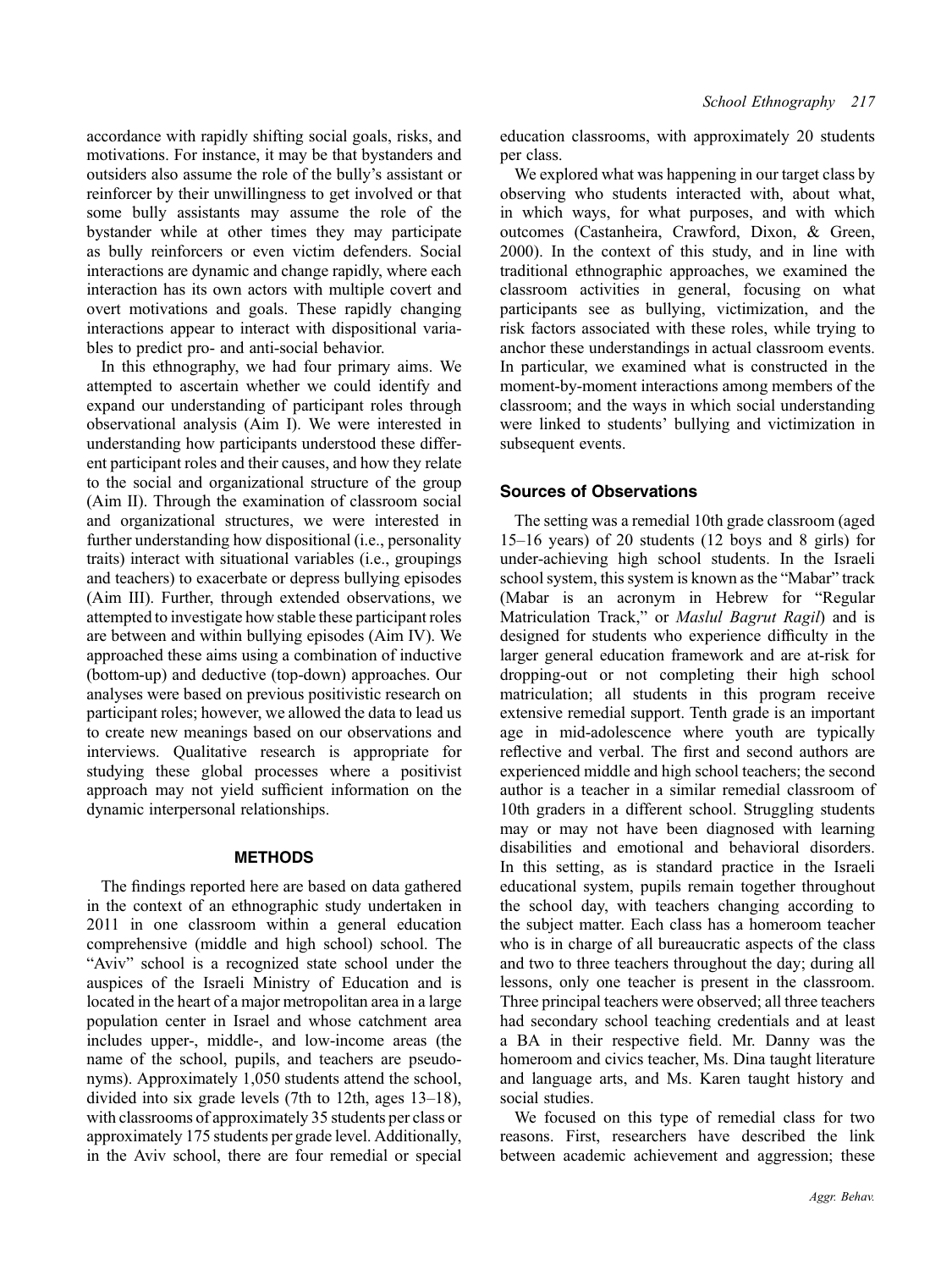remedial classes are characterized by high frequencies of aggressive and bullying behaviors (Farmer, 2000; Farmer et al., 2003; Farmer & Hollowell, 1994). Secondly, the smaller number of students in this type of class would allow us to observe and comprehensively map class interactions as they move and shift. After receiving permission from the university IRB, permission was received from the Ministry of Education, the principal of the participating school, the teachers and parents of each participating student, and each student. Active informed consent was solicited via a series of letters sent home with the pupils. Consent was received for all participants. Participants received no compensation for their participation, and could cease their participation at any time without consequence; none chose to do so.

# Data Collection Procedures

After exploratory observations were conducted in several classes, the specific remedial class was chosen because it satisfied four conditions: (a) a clear baseline of frequent bullying and coercive behavior was observable, (b) the age range of the participants was appropriate to conduct semi‐structured and in‐depth interviews, (c) the students enrolled in this classroom did not exhibit pathological destructive behavior disorders, and (d) the teaching staff allowed the ethnographer free access to all formal and informal classroom events. This open access allowed the researcher to conduct many serendipitous discussions with the participants. After identifying the class, the primary data collection phase commenced and lasted for 6 months. Observations were conducted on different days, at different times, in and out of the classroom, in different classrooms and with different teachers.

We conducted our research using a variety of qualitative methods, including observations and in‐depth interviews. Throughout our research, we gathered over 250 hr of classroom observations recorded extensively in detailed field notes and approximately 40 hr of audio‐ recorded interviews with teachers and students; as well, we recorded dozens of curricular and extracurricular special school events—ceremonies, outings, and so on. All data were collected by the second author; debriefing with the first and third author took place two to three times each week during the observation stage and daily during the interview phase of data collection. For audio recordings, we placed a small digital recorder on a chair next to the interviewer. Interviewees were selected based on their frequent involvement in a variety of high‐risk behaviors as bullies, victims, provocative‐victims, or bystanders (Gumpel, 2008), by their participation in secondary roles (outsiders, bully assistants, or bully reinforcers), and by their presence in one of the two sub‐types of bullying behaviors (physical and relational). The semi-structured interviews adhered to principles of ethnographic and qualitative research in which the interviewer focused on salient and relevant events while allowing the interviewee to tell and expand upon his or her story without being obligated to link the interviews with a research agenda. All interviews began with a series of general questions (e.g., "what's your favorite subject at school?"), followed by a series of focused questions on the participants' social life at school (e.g., "do you have friends at school? Tell me about them"). After developing a rapport with the interviewee, students were asked about specific events in which they were involved (e.g., "do you remember the incident when…"). Participants were encouraged to discuss themselves as well as their fellow classmates. Interviews were conducted during class time (with the teacher's permission) and averaged approximately 90 min in length and were conducted in a separate room. Participants were given the option to decline to be interviewed, or to stop the interview at any time; none did. Follow‐up interviews were held with those participants who wished to continue to discuss these events or when the researchers realized more information was needed. All audio recordings were transcribed for analysis. Because of the attempt to preserve the authenticity of the language, in the extracts, the translation contains some phrases which may seem awkward in English.

# Data Analysis

All data were analyzed according to conventional qualitative methods (Mason, 1996; Silverman, 2006). We monitored our interpretative efforts through peer debriefing, paying special attention to the ways in which, we as researchers, allowed or did not allow for the coding to be influenced by our prior expectations or theoretical inclinations, and negative case analysis was used to verify the proposed hypotheses. We analyzed the data using an iterative process of coding and code refinement while looking for patterns and thematic issues of relevance using data‐driven inductive reasoning in our search for patterns of behaviors as well as theory-driven deductive reasoning as we attempted to identify and understand participant roles previously identified in the literature.

Data analysis was conducted on three levels. The first level of analysis involved a daily analysis of the extensive field notes and analysis of the recorded events and central themes as well as the rhetorical features (Atkinson & Coffey, 2004) of the social interactions between participants. Field notes included detailed descriptions of salient events alongside initial interpretations of those events analyzed. Events were further analyzed at the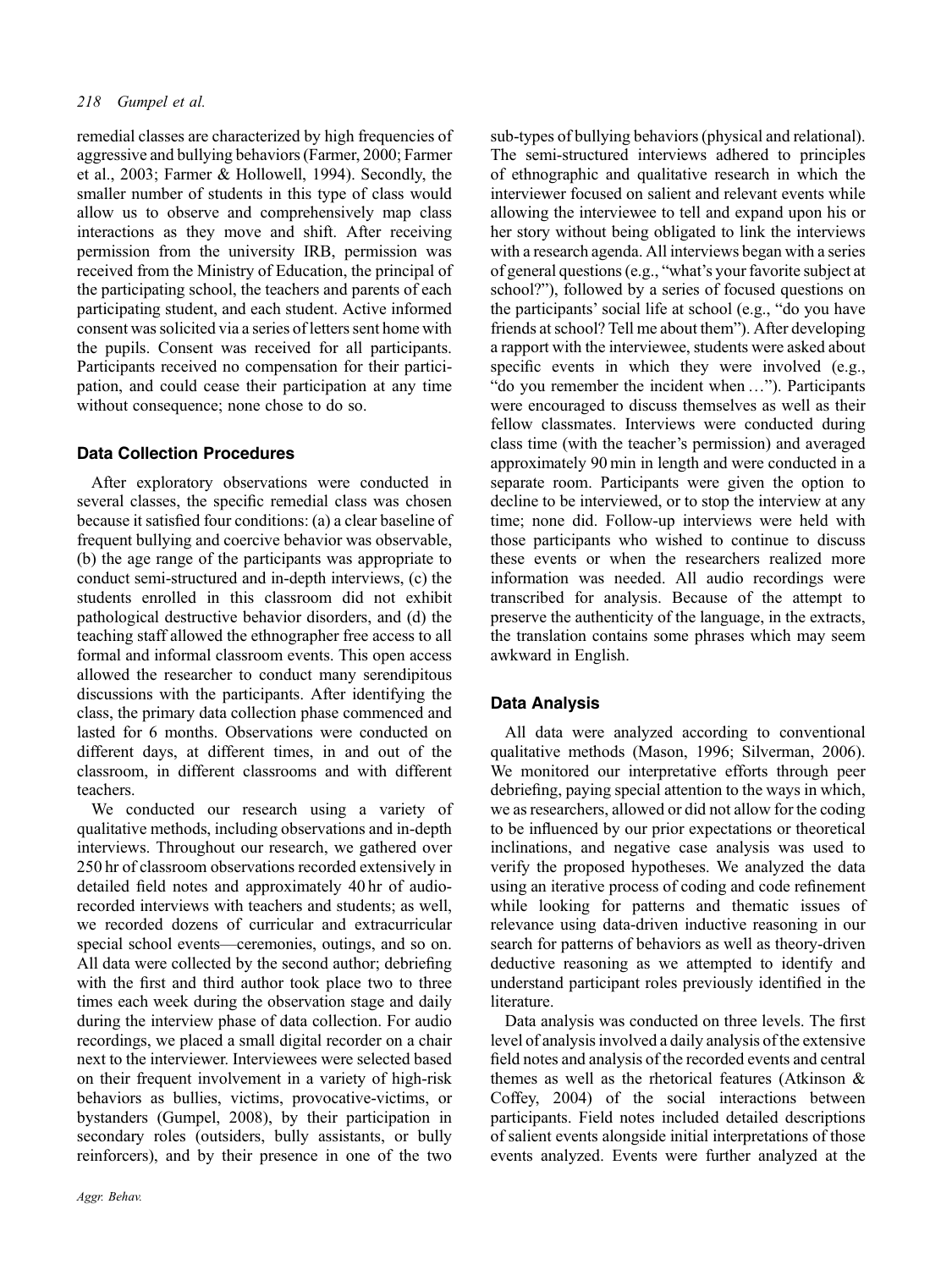conclusion of the observation and organized into units of "understanding" (units converging into unified concepts) and "explanation" (understanding of those units in their context). Data analysis was initially performed on overt content which was recorded during observations, and later on meaning based in the social context. The second level of analysis involved sorting and interpreting central themes of interviews and identifying the different voices apparent in each interview. Analyzing the interviews focused on meaningful schemata and themes which were relevant to this research; schemata and themes were coded to allow for analysis at a later date. The third level of analysis entailed the analysis of each of the "stories" which surfaced during the second part of the research (i.e., the behavioral observations and the interviews) as larger major themes (Spradley, 1980).

In cases in which interpretations were not well aligned, consensus was reached following thorough discussions (Glassner & Loughlin, 1987). Moreover, and in line with naturalistic critical perspectives (Carspecken, 1995), the final coding scheme was further checked for validity and reliability through member checks (presenting interpretations to participants). For example, a comparison of two separate incidents involving Yuval's (female) participation in teasing was interpreted by one observer as a byproduct of the different participants present (i.e., whether or not there was an audience present and who was in that audience) and by the other ethnographer as being a result of Yuval's belief in a just world (Fox, Elder, Gater, & Johnson, 2010; Lipkus, 1991). Following this debate between the researchers, Yuval was consulted and it was found that she teased Gilad because she thought that he could control his behavior, yet refused to do so, and so should be "punished." In the second incident, Yuval felt that Gilad's learning difficulties precluded his understanding, and hence his questions, and so it would be "unfair" to punish him for something over which he had no control (Correia & Dalbert, 2008; Correia, Vala, & Aguiar, 2007). By using Yuval's interpretation of events, we were able to further ensure the validity of our interpretations of events.

#### RESULTS

We present, herein, an analysis of participant roles (Aim I) as well as their meaning as described by the participants (Aim II). An analysis of some structural components (Aim III) will be used to describe and analyze the fluidity of participant roles (Aim IV).

# Participant Roles (Aim I and II)

Aggressive bully. Almost immediately after beginning observations in the classroom, the school yard, and during free periods, it was possible to identify Roy and Doron (males) as pure bullies, albeit of different types They used physical and relational aggression systematically against weaker students in their class and at no time in our observations did we see Roy or Doron as victims of another pupil's directed aggression. One of the most common victims of Roy's wrath was Benny, a young male in the same class. Roy would often terrorize and humiliate Benny, sometimes in group settings, and sometimes when alone with him.

During one observation, before the beginning of class, Benny was sitting alone in the room. Roy entered the classroom and walked directly up to Benny and head‐ butted him. It was apparent to the observer that this was painful for Benny; however, he smiled sheepishly. Roy reached out and grabbed Benny's water bottle from his desk and took a long gulp, much to Benny's dismay. Benny attempted to meekly wrest the bottle away from Roy, to no avail. Finally, Benny meekly said: "Take a last gulp, and that's it."

During an interview, Doron described himself using terms indicative of being a pure bully.

Interviewer: Who in the class routinely hits or slaps you? Doron: Me?? [speaking in elevated tones] Interviewer: Yes Doron: Nobody Interviewer: And who do you routinely hit? Doron: Benny, I hit him a lot and all the time.

It was clear that Roy and Doron were the absolute and undisputed leaders of the class as well as the primary decision makers and mangers of group events. Roy was in charge of managing many social interactions, he initiated them, decided when they would begin and end, and decided who would participate or be excluded. As a "successful bully," Roy was able to get others to do his bidding. Roy explained:

What happens in class is, I decide who to make fun of in that lesson. It can be anyone who pissed me off during the last break, or simply someone that just generally pisses me off. And then I make a sign to Assaf [male] or to Doron, and then they flow with me and cooperate with me in teasing a specific kid. They do what I tell them.

During an interview, Doron was very clear regarding his role as the undisputed leader and the heightened status it supplies. In describing why Benny must put up with his constant tormenting, Doron explains: "the respect I get is greater than his [in an increasingly loud voice]—get it? And also my self‐confidence, so he can't just come up to me and say to me …get it?"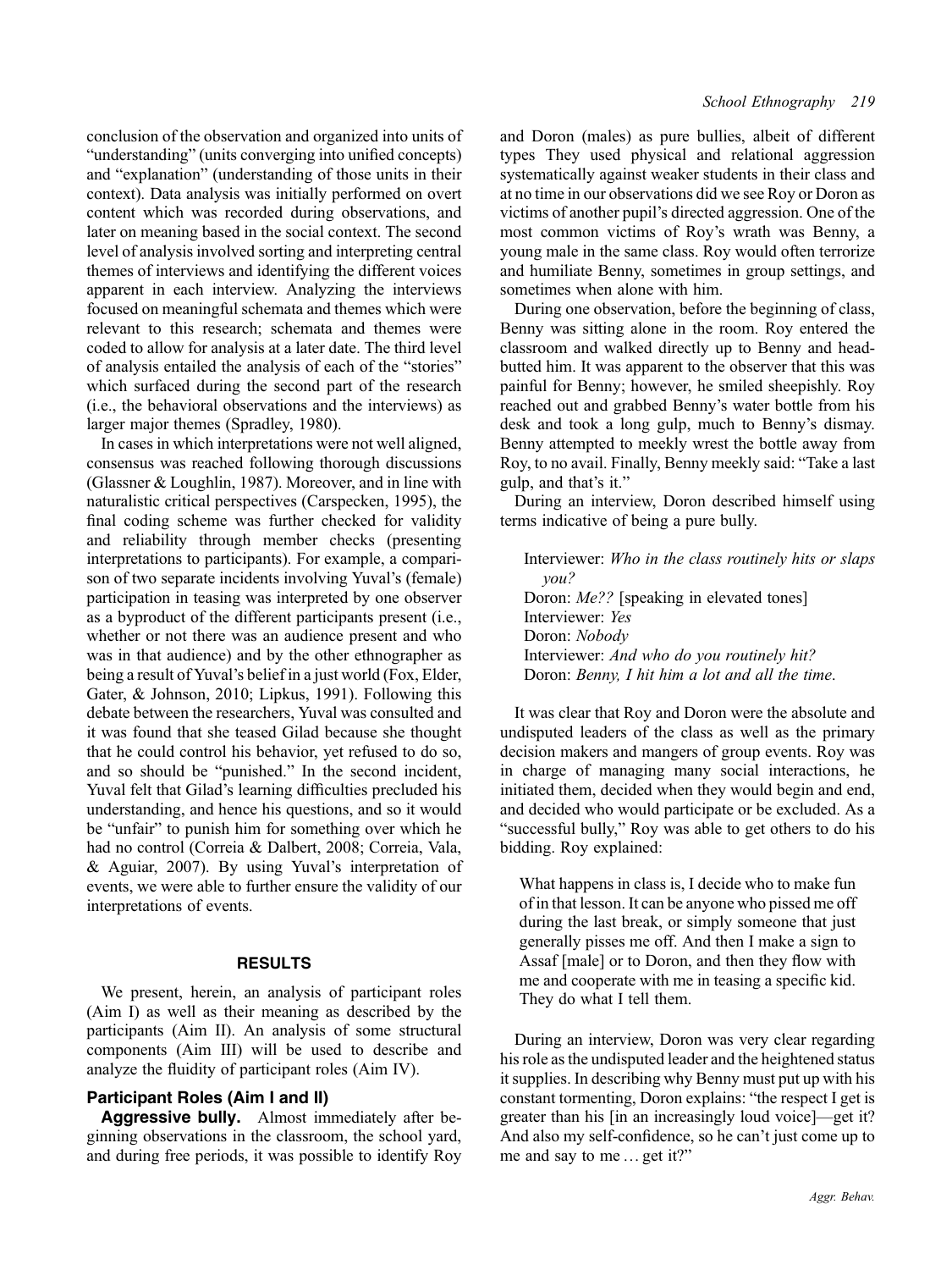It was apparent that Roy was concerned with his social status, had a positive attitude toward the use of physical violence to enhance or protect it, and had a clear understanding of how to manipulate a social situation to increase his status. Roy's need to defend his social status is evident in the two following examples. In the first example, Roy was laughed at by a fellow student of lower social status; in the second case, Roy defended his honor after his girlfriend was "stolen" from him. Despite the fact that in both cases Roy was, ostensibly, reacting to others' lack of deference to his dominance, he reacted quickly, instrumentally, and violently in order to (re) assert his power and status. In the first typical event, Roy defends his status during an incident in a lesson when the students received their graded exams, Roy received a 36.

- Roy crumbles up the exam and throws it on the floor, kicking a chair.
- Assaf to Roy [sarcastically]: Don't worry, next time [laughs]
- Roy to Assaf: Shut your mouth or I'll shut it for you [Assaf continues to laugh]
- Roy gets up and starts punching Assaf, who fights back. Roy picks up a chair to throw at Assaf. The teacher (Ms. Dina) stands between them, Roy storms out of the room with a torn shirt and red‐ faced.

In the second example, Roy described his willingness to use physical coercion to achieve his aims. In describing how he took revenge on another boy who "stole" his girlfriend, Roy describes how he invited the other boy to a club at night in order to "bury the hatchet"

I led him to the bathroom in the club, pretending that I wanted to make amends. He knew that I was angry because he took Shirley [his girlfriend]. As soon as we entered the bathroom, I slammed my fist in his face with a set of brass knuckles I hid in my pants. There was so much blood, you wouldn't believe it.

Both Roy and Doron justified their violent behavior, often using expressions such as: "he deserves it," "it was just a joke," or "that's just the way the world is."

**Bully manager.** Aside from his role as a pure bully, we also observed the bully's secondary role as class manager; we introduce the term "bully-manager" to define this extended role. Roy not only managed social activities, but managed academic activities as well. At times he even ran lessons or parts of them. Often, Roy would decide for the teacher which topics would be

taught, at what pace, using which techniques, and when the lesson would commence or terminate. For instance, in the first classroom observation, Roy decided (and not the teacher) when the lesson was over.

One day, at 1:49, Roy announced: "Let's go. The lesson is over!" and gathered his belongings and put them in his backpack and stood up. Despite the fact that 11 minutes remained in the lesson, all of the other pupils subsequently stood and collected and packed up their belongings, imitating Roy. As pupils began to mill about, waiting for the bell, Roy looked at the researcher and said: "It was interesting, right? This is a class of retards" and walked out of the class, followed by other pupils. The teacher, Ms. Dina, watched Roy without responding. When the last pupil left the room (early), Ms. Dina gathered her belongings and also left the room and said to the ethnographer "it's  $OK$ , they had a hard day."

Here, Roy demonstrates his power in two ways: first by making a procedural decision as to when the lesson will be over (through his early dismissal of the class) and secondly by showing the researcher that they have a special bond, and that he can supply her with important "material" for study.

This observation of Roy as an initiator and decision maker for both the pupils and the teacher was common, especially with one specific teacher, Ms. Dina. As observations progressed, it became clear that if Roy was academically engaged and interested in the lesson, the lesson would progress according to the teacher's plan. However, if Roy was distracted or disinterested, the lesson would be derailed through incessant noise, chaos, and discipline problems as the teacher invested most of her energies in restoring order. During many lessons, Roy's agitation was apparent, along with his disruptive influence on the entire class's behavior. At times, Roy would be explicit in describing his intention to determine how the class would progress (four separate examples):

- Vered! [researcher] Today is going to be a mess! Wait and see! You'll have a lot to write about today!
- Vered! It's good that you came today, I'm in a combative mood and we're going to have a 'good time' with Ms. Dina
- Today I feel like learning something; it's going to be a great class. Guys! Today we study! I came motivated
- Vered, today you won't be able to recognize the class.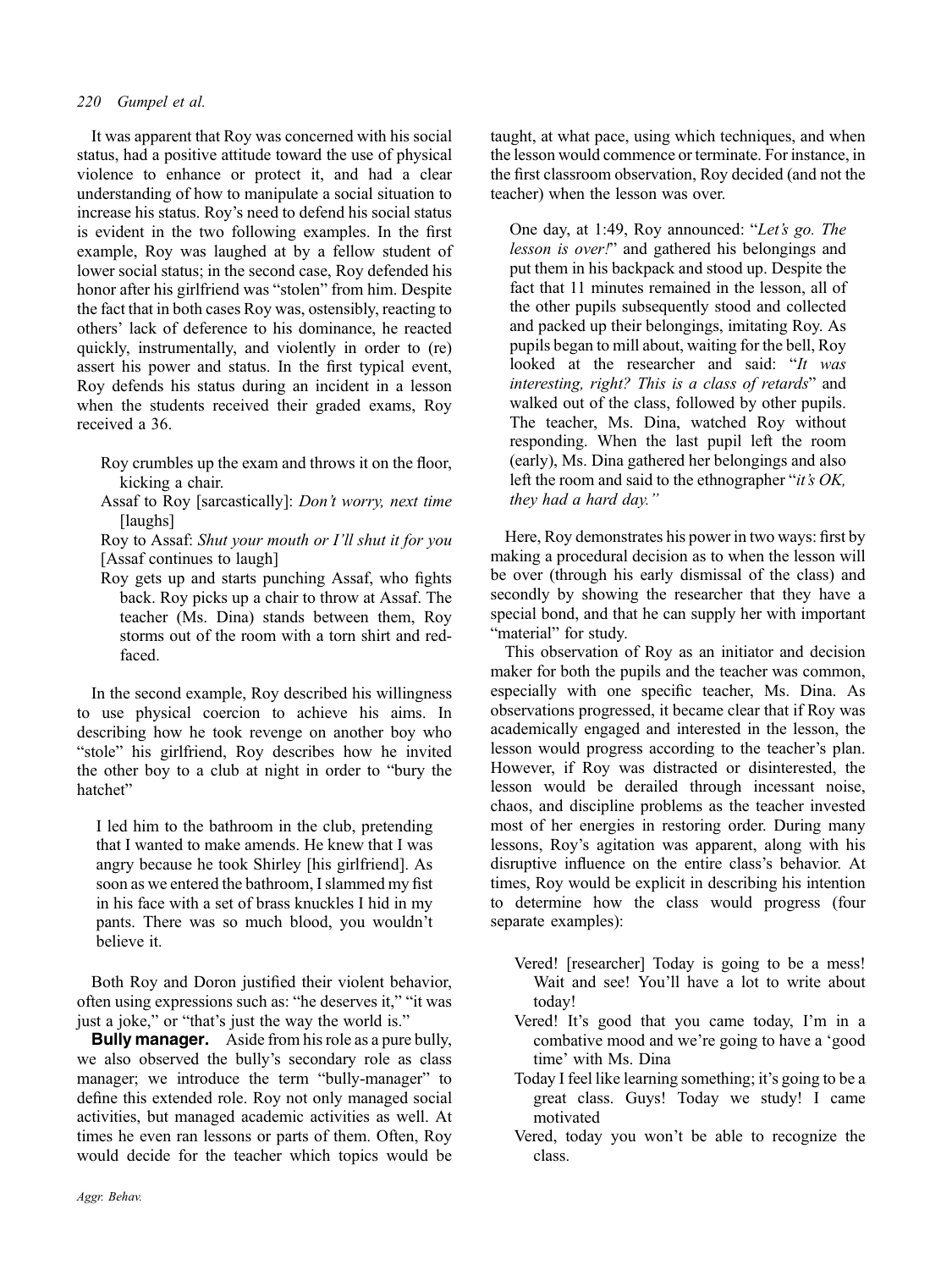Roy's leadership role was contextually specific as is apparent through his differential behaviors in different contexts. In another class, with a different teacher, Ms. Karen, Roy's behavior was consistently passive and submissive. For instance, during one of Ms. Karen's lessons, Roy attempted to initiate a group‐wide disruption. Ms. Karen immediately turned to Roy, reprimanded him, and firmly told him to sit quietly; Roy immediately acquiesced.

**Victims.** It is clear that Benny was the pure victim in the classroom. We never once observed him standing up to, or coercing, another pupil; he was consistently the victim of tormenting by others, as is clear in the water‐ bottle episode, above. Other pupils also saw Benny as the perennial victim. For instance, in the interview (described above) with Yuval, she described Doron's tormenting of Benny: "Doron and Assaf [male] are always putting down other kids in the class, for example Benny, who is a midget and a strange kid. He's really strange."

By classifying Benny as "strange," Yuval was describing him as different and not part of her clique. It was clear that Benny had low social status and was seen as part of an out‐group (i.e., not part of Yuval's social circle), exposing him to ridicule by other students. For instance, during an interview, Doron was asked why Benny is always teased for comments and questions which are also made by other children in the class, he simply replies: "Because Benny is not one of the gang."

Gilad (male) often appeared as a provocative-victim. Like Benny, Gilad was often a victim of physical, verbal, and relational violence at the hands of other members of his class (and not only the bullies) and subject to curses, having rumors spread about him, social ostracization, and being the butt of malicious pranks (e.g., having things thrown at him, having water sprayed at him, having his personal belongings taken from him without permission). However, unlike Benny, Gilad also engaged in high‐ frequency provocative behaviors.

During an exceptionally hot day, students were working relatively quietly in their air‐conditioned classroom. Suddenly Gilad stood up, walked to the air conditioner while at the same time pupils begin to shout at him not to touch the dials. Gilad turned off the air conditioner and returned to his seat. Other pupils in the classroom shouted at him: "what did you do that for?" Doron and Roy both got up and slapped him on the head. Roy shouted at Gilad: "If you touch the air‐conditioner again, I'll break both your hands" and turned the air conditioner back on. Several minutes later, Gilad stood up and once again turned off the air conditioner, whereupon he was set upon by both Doron and Roy. This episode repeated itself several times during the same lesson.

During his interview, Doron also described the provocative nature of Gilad's behavior: "For instance, once Gilad sat like this [he slumped in his chair] and Roy came up from behind and hit him on his head. Gilad got up and hit him back! Roy shouted at him: 'What the Hell? What are you doing?" In this situation, Gilad's attempt to stand up for himself was seen as a provocation, as he did not assume the submissive posture such as that taken by Benny. Gilad often engaged in a large variety of "provocative" behaviors (e.g., copying school work form the pure bully, Roy, which simply got him into more trouble with Roy and the other bullies); and so, in the eyes of some of his classmates he "got what he deserved."

**Other roles.** We observed a small group of classmates who were often present during bullying incidents, yet showed no direct or indirect involvement, even appearing at times to be unaware of these incidents. For instance, despite the fact that we observed Amit (female) during many violent incidents, we never observed her becoming involved or even acknowledging these events. Indeed, despite the fact that the classroom often appeared to be quite violent, as was evident from our field notes, Amit believed that the violence was limited to the beginning of the school year.

There doesn't appear to be a lot of physical violence in the class, I think ... sometimes Roy goes nuts about someone and everybody is alarmed! He can be really scary when he gets agitated! Doron is also that way. There were a few violent incidents like that in the class, mostly at the beginning of the school year. For instance, I remember once when Roy got angry at Assaf because Assaf teased him on purpose. It was really scary. Serious punching! There were also tables and chairs involved [incident mentioned earlier] during the middle of class. The teacher intervened and Roy was suspended. But that's rare now."

Two other students in the class also appeared to be primarily bystanders. We rarely observed Adí or Orelle (both girls) directly interacting with anyone in the class, they tended to associate only with one another and seemed to have low social status among the other students in the class. It may be, however, that their selfimposed isolation from the rough and tumble classroom was an adaptive strategy for self-protection and that their lack of direct involvement was a result of their low social status and their fear of reprisals. Their status as outsiders was described by Amit: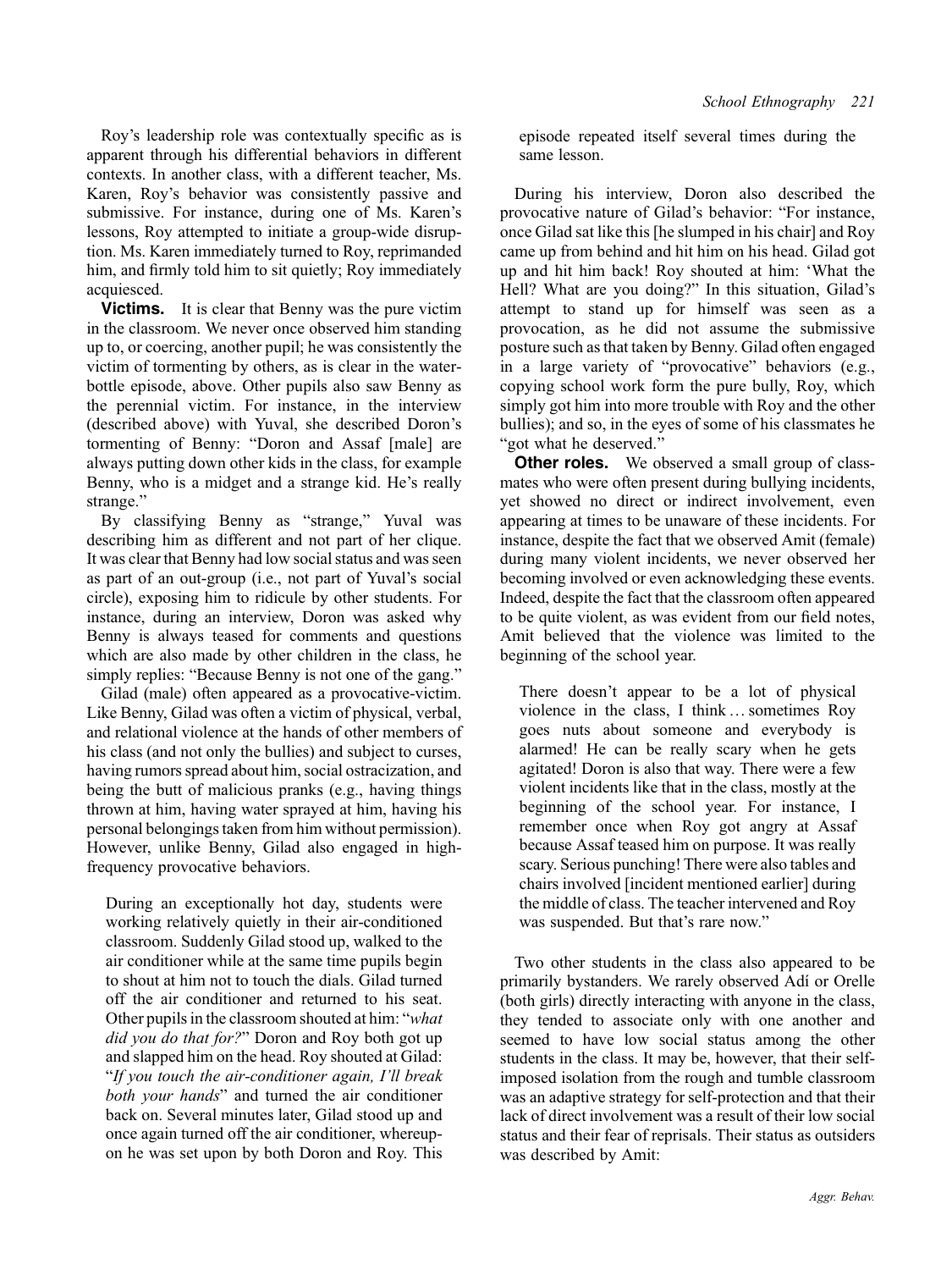Adí and Orelle don't have any friends in the class and are not really involved with all of the jokes and the conversations we are all having with each other; however, they are both very good friends with each other and are always together. Nobody ever bothers them; they're not part of the group.

The pure bully often recruited assistance from his cronies. For instance, in this classroom Roy routinely pressed some of his fellow students into acting as proxy bullies. One such example is Assaf. During our interviews, we found that Roy was aware of his assistant and of his efforts to get him involved in the bullying dynamic. Recruiting the assistant was observed in the following situation:

Mr. Danny to Shahar (male): Shahar, leave the class! Shahar to Mr. Danny: Why, I didn't do anything!

- Roy to Shahar: Shahar shut your mouth! You spoke during class so get out!
- Shahar to Roy: Mind your own business! It's between the teacher and me.
- Assaf to Shahar: Don't tell Roy to mind his own business. It's his right! You are bothering me and I can't concentrate during class. The teacher told you to get out, so get out!
- Roy to Shahar: Damn, Shahar, get out! You're holding us all back, we want to learn.
- Mr. Danny gets involved. Shahar looks at the teacher and Roy, and leaves the class while cursing.
- Roy and Assaf exchange smiles and give each other high fives.

This incident also exemplifies some of the complexity in Assaf's and Roy's behavior. While acting as the teacher's enforcer, Roy appears to be working on two fronts: on the one hand he is showing his teachersupported dominance over Shahar, while at the same time he is being cooperative with the teacher who (de facto) has higher status. Assaf is doing Roy's bidding while at the same time is also currying favor with Mr. Danny.

Assistants also seem to be differentiated from the pure bully by their level of anxiety. Whereas during his interview, Roy and Doron did not describe anxiety or qualms related to their coercive power relationships with others, Assaf, described his anxiety about getting caught tormenting another pupil. Interestingly, he failed to show any remorse regarding the suffering he caused to his victims.

# Structure and Classroom Management Techniques (Aim III)

It was clear from our observations that there were few overtly aggressive episodes in Ms. Karen's classes

and many such interactions during Ms. Dina's classes. Ms. Karen's history classes were well structured and organized, and clearly emphasized classroom order and discipline. Before beginning every class, Ms. Karen would write on the blackboard in the front of the class that day's lesson plan. Upon entering the classroom, the pupils would stand until they received her permission to be seated. Ms. Karen forbade any eating or drinking during her classes and requests to go to the bathroom (or any other requests) were mostly denied. Students were permitted to ask questions only during the last 10 min of the period, and despite allowing pupils to pick their own seating arrangements, she frequently rearranged them. During the interviews, interviewees said that they feared Ms. Karen's harsh reactions: "She calls parents over any little thing" (Doron), or "Ms. Karen immediately speaks with the homeroom teacher, who then calls the parents" (Assaf). Even Roy, the unabashed and unafraid leader of Ms. Dina's class, was submissive and well behaved in Ms. Karen's classes. In one incident when he was caught cheating during an exam, Roy pleaded with Ms. Karen not to be punished. It is unclear whether Roy was fearful of Ms. Karen's reaction to his cheating, or whether his submissive behavior was feigned due to his understanding of Ms. Karen's higher status and power. During his interview, when asked if there were teachers who he was afraid of, Roy emphatically replied: "NO! What can they do to me? I'm not afraid of anyone!"

On the other hand, Ms. Dina's lessons were chaotic. There were no clear behavioral boundaries set by the teacher, and so each pupil set his or her own rules. It was common to see pupils eating and drinking during class and chatting with one another about irrelevant topics. Classroom discussions were spontaneous and random. When a pupil would begin a discussion, ask or answer a question or make a comment, he or she would do so at any time during the lesson and not as a result of an interaction with the teacher. Pupils entered and left the classroom on their own volition, with a steady stream of traffic constantly entering and leaving. This allowed for a certain number of pupils, at any given time, being outside in the school yard, sometimes for extended periods of time, and often for the entire lesson.

It was clear from the observations that when the students were in a structured, organized, and predictable lesson with a focus on discipline; there were also fewer coercive and aggressive interactions between the pupils. Ms. Karen's lessons began and ended on time, and we often observed her suppressing aggressive behavior through statements such as "Be quiet and sit down!" We recorded no overt altercations in Ms. Karen's classes throughout the year, whereas Ms.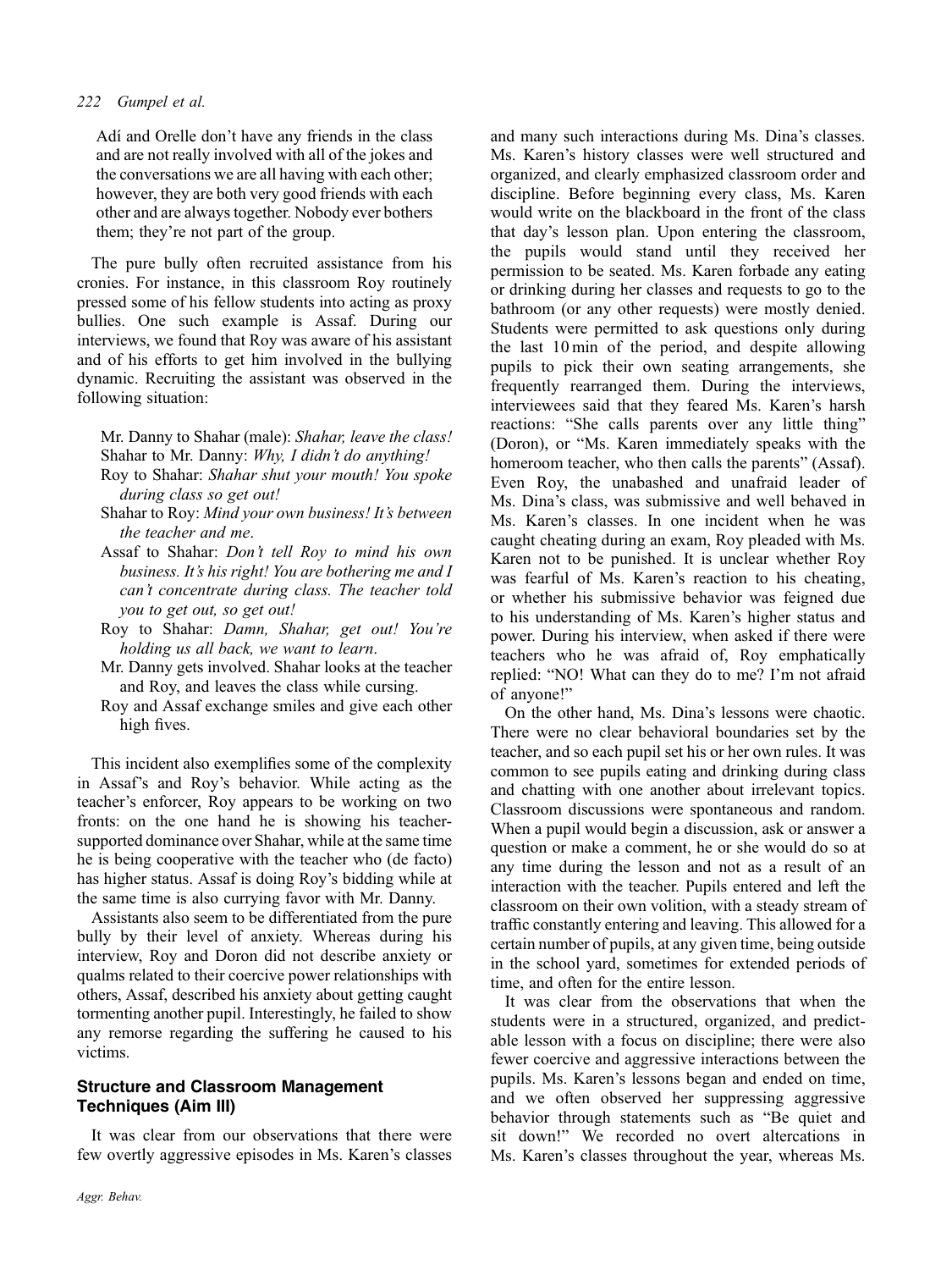Dina's classes were replete with such events. From our observations we also found that time is an important situational influence on coercive relationships. Approximately 10 min before each class began we were able to observe many such interactions. Students in the class tended to mill about in the classroom before the bell rang (a second group tended to enter the classroom with the teacher). During these unstructured break times, students sat together, chatted, and ate. In many of these 10-min periods, we were able to observe fist fights involving the throwing of furniture, stealing another student's food, spraying of water, cursing, teasing, and name calling.

In an attempt to separate the effects of class times from teaching style, we observed history, grammar, and literature lessons on different days and at different periods of the day (literature and grammar were in first period on Mondays and in last period on Wednesdays; history was in third period on Tuesdays and in last period on Thursdays). After approximately 30 hr of observations of different periods and the two different subject areas, it became clear that we could predict pupil behavior as a function of class period and teacher.

Observing different teachers was instrumental in understanding the contextual specificity caused by individual teachers. From the observations we could see the ability of different teachers to influence the social structure of the classroom as well as how they moderated behaviors and the resulting social roles. The teacher fulfilled an instrumental and central role in the classroom social structure. It was also clear that often the teacher worked to enhance her own social status. Ms. Dina moderated and reinforced Roy's behavior as a class manager and bully and directly and indirectly reinforced these behaviors and empowered aggressive and coercive behaviors. For instance, in many instances during altercations between a bully and another student, Ms. Dina would form an alliance with the class bullies and thus reinforce their behaviors.

- Ms. Dina to Gilad: You are not sitting like a student. Sit correctly!
- Roy to Gilad: Yeah! And you've also got your telephone in your hand! [shouting and staring at Gilad]
- Gilad immediately adjusts his posture and puts his cell phone on the desk and looks at Roy, as if to ask for acknowledgement.
- Roy to Ms. Dina: Ms. Dina, I think that you need to write a referral to the principal for Gilad's disturbance! He's not working!
- Doron shouts at Gilad: Shut your mouth. I'll kill you! Stop bothering already!
- Ms. Dina sent a referral slip to the principal.

#### Shifting Roles (Aim IV)

Different students took on the role of the bully reinforcer as they reinforced Roy and Doron's behavior. Adí and Orelle, most often the uninvolved bystanders, could, in different situations also function in a different role. Both girls could also reinforce the bully, depending on the circumstances. In a typical episode, Roy convinced the teacher (Ms. Dina) to send Gilad out of the room. Both Adí and Orelle actively intervened in the encounter and encouraged Roy to exercise his power.

Ms. Dina to Gilad: Gilad, leave the room, now!

- Orelle and Adí [sitting next to the door] giggle loudly while pointing to Gilad and saying in an easily heard voice: ha ha, poor guy. Gilad, it's really hot outside. Poor guy, but he deserves it. Good for Roy!
- A few minutes later, Gilad re‐enters the classroom while the teacher (and Roy) are not watching.
- Adí and Orelle watch him, Adí: Gilad, did someone give you permission to enter the room?
- Adí looks at Roy: Roy, is he allowed to come back? He didn't ask permission.

Yuval's behavior is an example of the ability of participants to assume different roles, dependent on the situation. During the water-bottle episode, Roy and Benny were not alone in the classroom during the break, other students were there. Yuval and another girl, Amit, observed the incidence without getting involved. Yuval in describing her distain for Benny, felt no compunction about not getting involved.

Participant behaviors were not fixed or stable between episodes. For instance, in the following example, Yuval changes roles, from being a bystander and onlooker to being a defender:

During a grammar lessons, Benny asked Ms. Dina a question about grammar.

- Dor: Ms. Dina, why is this, like this?
- Roy [shouting at Benny]: You moron. Idiot. Stupid and ugly.
- Yuval: What's wrong with you? Leave him alone!

During the interview, when asked about this incident, Yuval stated that she defended Gilad because he was "asking questions about things he didn't understand… it's not his fault." In other words: he was not "getting what he deserved."

Participant roles did not shift only according to different situations; we were able to observe the same participant assuming different roles within the same episode. Again, an excellent example is provided by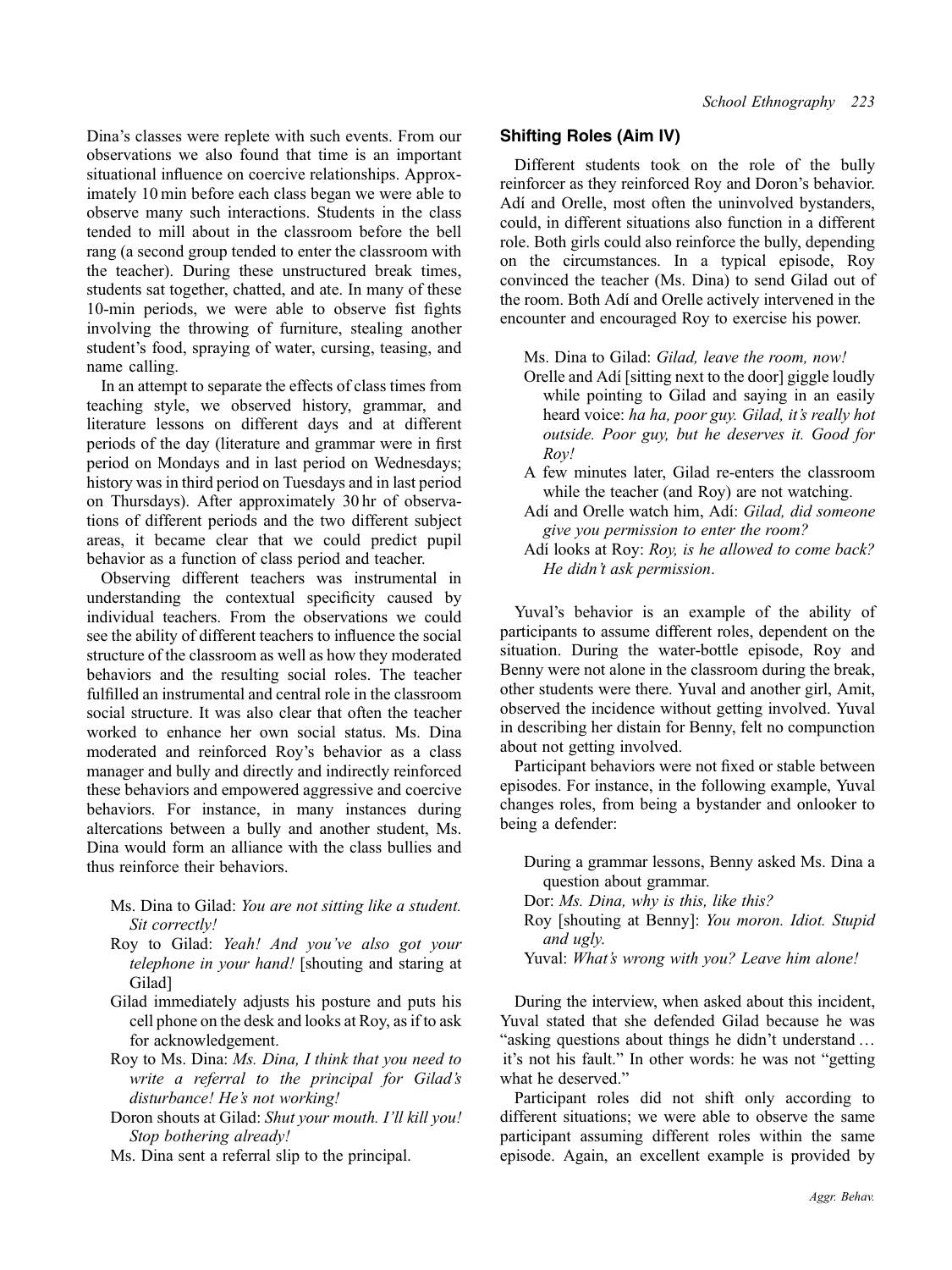Yuval. During a lesson, Roy was consistently teasing Gilad: ridiculing his teeth, taking and stealing pens and pencils from, and spraying him with water.

- Yuval is sitting next to Roy and grabs his hand:  $I'm$ dying of laughter. I have a stomach ache from laughing so much.
- As the teacher explains something, Gilad asks a question.
- Roy (screaming): What are you? An idiot? She just explained that; are you doing this on purpose or are you just stupid?
- The class is suddenly quiet. Gilad appears to be on the verge of crying.
- Yuval to Roy (in a soft voice): *Enough, leave him* alone, you went too far.
- Roy (shouting): He needs to shut‐up. I can't take him anymore.
- Yuval (in a whisper to Roy): He's going to cry. Enough!

In this episode, Yuval switches roles from the bully reinforcer to the defender. Interestingly, her confrontation with Roy was low-key as she spoke with him in a whisper.

#### **DISCUSSION**

This research had four primary goals. First, an ethnographic approach was used to determine whether participant roles, identified in previous questionnaire based research (e.g., Gumpel, 2008), could be observed by classroom observations (Aim I). We were able to identify previously identified participant roles and found that the pure bully also exerted control over other aspects of the classroom and acted as a bully manager. Bully reinforcers and assistants were observed as well as bystanders; although it appears that bystanders also served as a support for the bully.

Through our recording of a large number of violent and bullying incidents, it soon became apparent that at the top of the class social structure, the bullies were most dominant (e.g., Roy and Doron). However, we were clearly able to observe that teachers also played an integral role in that social structure. At times and in certain contexts, it appeared that the student bully was socially dominant, where at other times, it appeared that the teacher was the socially dominant actor either by suppressing or encouraging coercive behavior and possibly by allowing the bully to bully. By observing the cooperation and independence between these actors, we are able to expand on the bully versus assistant bully dichotomy (Salmivalli, 1999, 2010). Among the students, clearly, one of these boys was the undisputed leader of the group. Roy was able to command both

respect and obedience from most other pupils. Roy was a pure bully (Gumpel, 2008; Schwartz, 2000); however, Doron could either function as a pure bully or as one of the assistants of the bully with Assaf (Salmivalli, 1999, 2010), depending on the specific social exigencies. Roy was clearly a ringleader bully (Stellwagen & Kerig, 2012), whereas Doron was not.

Participants were able to describe these roles and offer insights into how these roles reflect the social structure of the classroom (Aim II). Aggressors and bystanders see victims, both pure and provocative, as members of an out‐group (Correia & Dalbert, 2007; Correia et al., 2007) who "got what they deserved" (Olweus, 1978). Indeed, Correia et al. (2007) showed that Belief in a Just World (BJW) mediates whether the bystander will blame the victim for his or her victimization. In other words, if the bystander believes that the victim is a non‐innocent victim, BJW will inhibit the offering or administration of assistance through the suppression of moral mechanisms of engagement (Bandura et al., 1996; Obermann, 2011a, b). It may be that bullies, as individuals who are attuned to their own social status vis‐à‐vis other members of their in‐group, may see the bystander's lack of reaction as a reinforcer of their coercive behaviors. Further research should use a combination of deductive and inductive research designs to more fully understand these phenomena.

The *outsider* was not a benign on-looker or bystander as is often portrayed in the literature. In this entire classroom of 20 students, we could find no students who consistently had no knowledge or opinion of either the bully's or victim's behaviors; were all indirect participants to some degree. The closest we were able to come to these benign uninvolved on‐lookers were the two girls (Adí and Orelle); however, we were often able to see them surreptitiously reinforcing the bullies. Indeed, we are not certain as to whether "bystanders" even exist in the bully/victim ecology. Perhaps bystanders offer silent, yet significant, support because they ascribe to the BJW hypothesis (Daunic & Smith, 2010) believing that the victim received his "just deserts" and through their passivity they support the bully.

Behaviors were contextually driven (Aim III). Three primary teachers worked with this classroom, and the incidence and topography of aggressive acts widely differed during their classes. For these teachers we saw a connection between classroom management and type and degree of classroom socially coercive behaviors. The more structured the classroom lessons, the less covert and overt bullying took place. Ms. Dina (either knowingly or not) assumed a role as an active participant in bullying and victimization. At times she was a clear instigator of Roy's cruelty, and at other times she was an accomplice. Further research is needed to more fully understand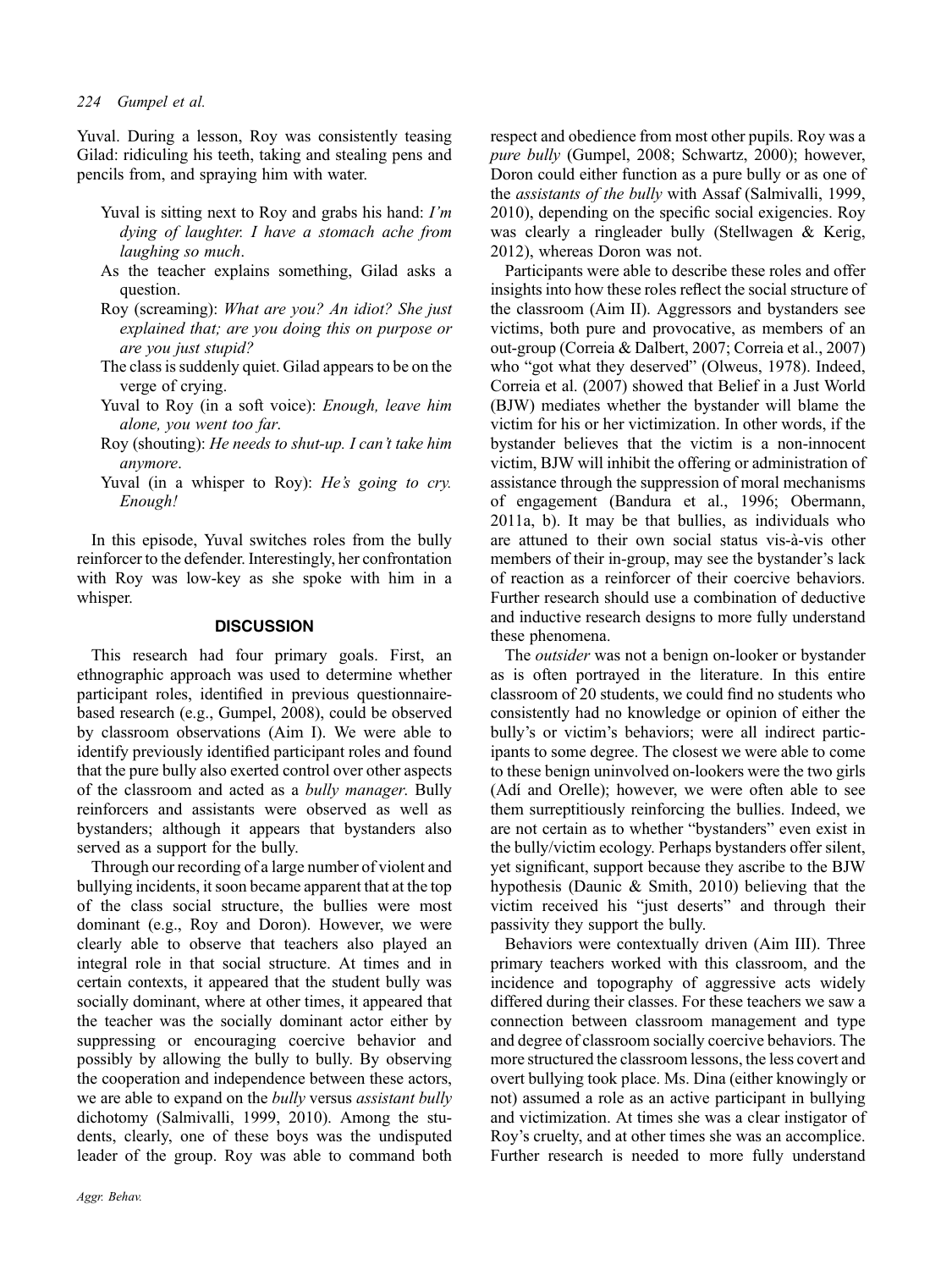Ms. Dina's cooperation with the bully. For instance, did she cooperate with Roy because she agreed with his behaviors (or, herself, wanted to victimize Benny or Gilad) while using Roy as a proxy? Was she simply too weak to stop the class bullies? Or did she encourage this bullying behavior in order to use these bullies as her personal enforcers and possibly dominate them through their being co‐opted? Ms. Karen created a very different reality in her classroom. The regular protagonists during Ms. Dina's lessons (Roy, Doron, and Assaf) showed little or no coercive physical or relational bullying when Ms. Karen was present. How can we explain Ms. Karen's direct actions to stop bullying in her classroom? Clearly, differing contextual variables influenced students' behaviors in very different ways. Future research should further examine the teacher's role in classroom bullying and why teachers assume (knowingly or not) roles as moderators or mediators of coercive behavior. For instance, it is important to understand why Ms. Dina was permissive regarding coercive behavior, while at the same time Ms. Karen was restrictive; observations and interviews of other teachers in other social situations would help to further understand how teachers' dispositional variables create situational influences on classroom social structures. Future research may also look at personal variables which may influence attitudes and behaviors adopted by different teachers. This finding is interesting as previous research has linked workplace bullying with an autocratic management style (Hoel, Glasø, Hetland, Cooper, & Einarsen, 2010); whereas we did find Ms. Karen's teaching style to be rigid, responsive, and autocratic, we did not observe coercive bullying between the teacher and the pupils or between the pupils themselves. Ms. Karen's teaching style, while autocratic, was not tyrannical and this may be a predictive variable.

Many participants switched roles depending on the specific social context (Aim IV). Previous research on the relevance of the social context in promoting aggression, bullying, and victimization has shown that the peer group may promote and encourage the exhibition of aggression towards members of the out‐group (Estell et al., 2008) as Farmer (2000) describes the role of social dynamics, peer associations, and social roles in the establishment and maintenance of peer aggression. In our observations, we found that aside from the three extreme participant roles of pure bully, provocative‐victim and pure victim (Castanheira et al., 2000), classmates often transitioned between the other roles of assistants to bullies, reinforcers of bullies, outsiders, and defenders of the victim (Salmivalli, 2010) and that these roles were situationally specific.

We found that despite there being a degree of stability in the extreme participant roles (pure bullies and pure

victims) there was also a degree of fluidity in the other roles described in previous research (bystanders, assistants, and reinforcers; Gumpel, 2008; Salmivalli, 2010; Salmivalli et al., 1996; Schwartz, 2000). Further, our observations and interviews showed us that aside from the typical participant roles described in the literature, we were able to observe and document other significant influences on the coercive and power relationships between pupils and were able to observe the interplay between dispositional and contextual situational variables. We found that these situational variables influenced the specific configuration of participant roles in discrete coercive social interactions.

These social processes coexist alongside the academic aspects of the classroom (Aasebø, 2011). Sometimes when locations and goals changed, often rapidly, we were able to observe actors moving between different participant roles. We noticed that many roles are fluid depending on situational vagaries, supporting Zimbardo's descriptions of situationist variables (Zimbardo, 2004, 2006) as primary determinants of human behavior. Shifting between roles was not limited to assuming different roles in different episodes, we were able to observe the same participant moving between different roles during the same social encounter. For instance, Yuval could sometimes act as the bully assistant and reinforcer and sometimes act as a victim helper. Interestingly, she was never observed offering direct assistance to the victim, but rather assisted the victim surreptiously by working to stop the bullying behavior.

# Study Limitations

This study focused on a small remedial classroom within a larger school. Among other reasons, the remedial class was chosen because of its high level of baseline bullying and aggressive behaviors. It is impossible to know if the social structures observed and analyzed can be generalized to non‐remedial settings or even settings with lower frequencies of coercive bullying behaviors. Further ethnographic analyses of different types of schools systems are necessary. Tenth grade (age 15–16) is a precarious time for all adolescents and there is no way to ascertain the generalizability of these findings to other age groups.

Data analysis showed that structural elements exert a powerful influence on participants' behavior. Due to study limitations, we were unable to observe participating teachers with other classes or to interview the teachers. Doing so would shed more light on contextual variables. Do these teachers behave similarly with all of the classes they teach? How do teachers view bullying/ victimization episodes and their part in them? Additionally, other adults came into contact with our study class;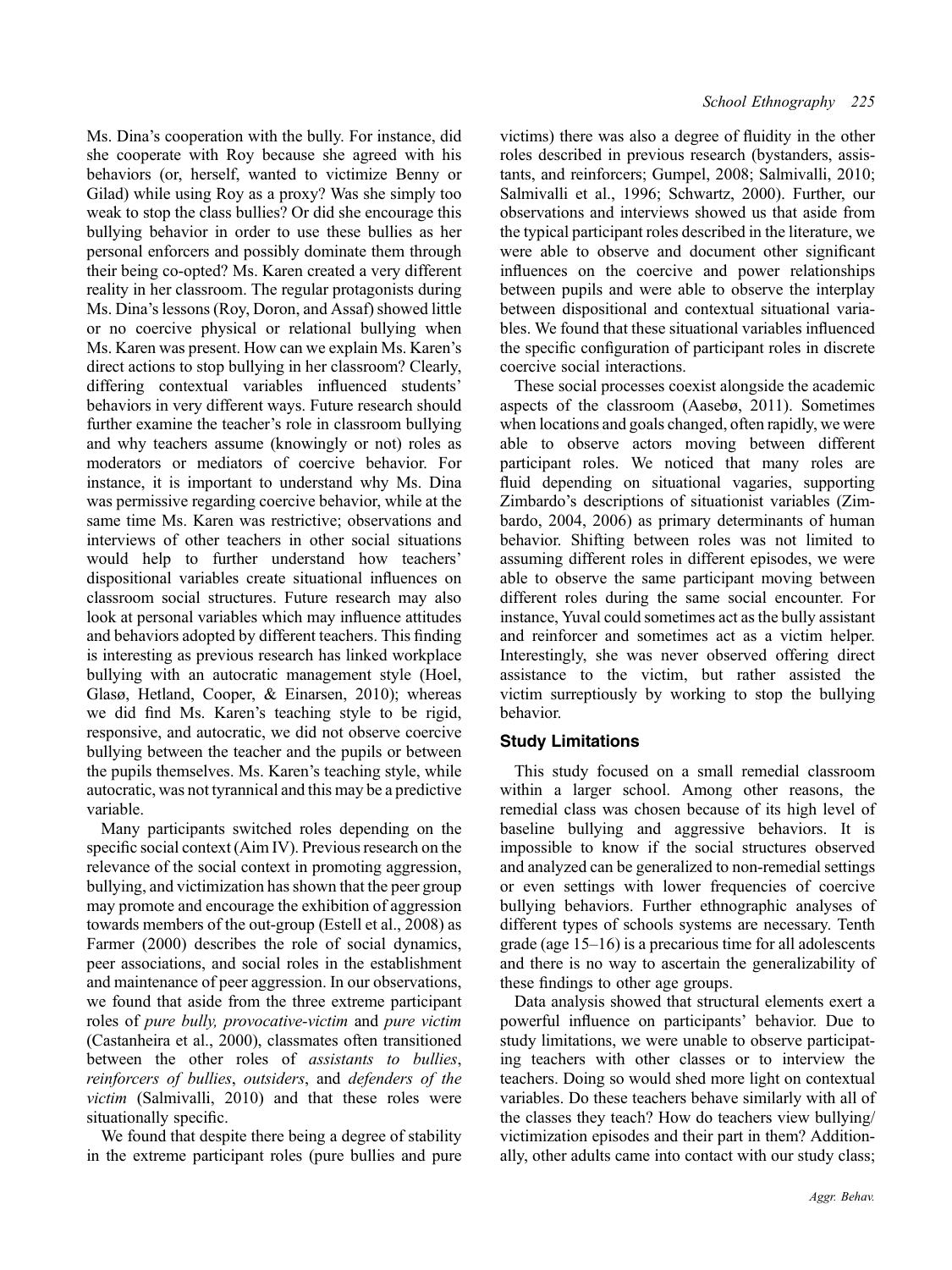observing interactions with other adults would add to our understanding of these contextual influences.

In our opinion, a major finding of this study is the between and within episode changes in participant roles. Not all participants assumed all possible participant roles. Future ethnographic studies of bullying should more closely examine this role flexibility. Are there parameters and causes for these shifts? For instance, it appears that for Yuval, both the BJW and empathy in the face of cruelty mediated her role changes. This should be examined further. The parameters and variables which stimulate these shifts should be further examined. Some participants never shifted in their roles while being exposed to the same variables (e.g., contextual variables or images of victim distress) and should be examined as well. Our conclusions are limited in scope because we did not specifically interview informants about their role shifts, and we did not interview other participants who did not alter their roles.

Research into the social structure of the classroom has widened from focusing on the individual and how he or she interacts with his or her peers, to considering the social fabric and how it is transactionally modified by the individual's interactions with his or her dynamic environment (Stormshak, Bierman, McMahon, & Lengua, 2000). For instance, Aasebø (2011), in an ethnographic study, described classroom processes as involving power, dominance, hegemony, and marginalization. The purpose of the current ethnographic study was to further expand this focus into areas inaccessiblethrough questionnaires or positivistic methodologies (Atkinson & Hammersley, 1994; Patton, 2002; Silverman, 2011). In examining the social fabric of the classroom, we identified the principal roles and how they come together to either facilitate or impede classroom bullying. The classroom provided a multitude of social interactions and contexts across different times and locations, each with differing goals and motivations. These social processes coexist alongside the academic aspects of the classroom (Aasebø, 2011). Sometimes when locations and goals changed, often rapidly, we were able to observe actors moving between different participant roles. We noticed that almost all roles are fluid depending on the situational vagaries, supporting Zimbardo's descriptions of situationist variables (Zimbardo, 2004, 2006) as primary determinants of human behavior.

Positivistic methods of data collection often do not capture the dynamicism of quickly changing and complex social interactions. In this study, we have provided an initial glimpse into these social interactions and found that individual dispositional factors are activated or suppressed by situational determinants and have expanded on the growing body of research which shows a high level of social understanding by the bully (Sutton et al., 1999).

Caravita, Di Blasio, and Salmivalli (2009) suggest that the bystander may be aware of this superiority and hence acquiesces out of both fear of reprisal from a more socially sophisticated potential foe or through deferment to what he or she sees as the bully's superior social understanding. Further research should continue to examine this dynamicism using ethnographic methodologies in order to develop a more nuanced understanding of the complexity of these complex social situations.

#### ACKNOWLEDGMENTS

The authors wish to thank Edna Lomsky‐Feder and Douglas Fry as well as two anonymous reviewers as well as the management, teachers, and pupils of the "Aviv" school who participated in this study.

#### **REFERENCES**

- Aasebø, T. (2011). Anti‐schoolness in context: The tension between the youth project and the qualifications project. Social Psychology of Education, 14, 503–518. doi: 10.1007/s11218‐011‐9153‐3
- Asher, S. R., Parkhurst, J. T., Hymel, S., & Williams, G. A. (1990). Peer rejection and loneliness in childhood. In: S. R. Asher & J. D. Coie (Eds.), Peer rejection in childhood (pp. 253–273). Cambridge, England: Cambridge University Press.
- Atkinson, P., & Coffey, A. (2004). Analysing documentary realities. In: D. Silverman, (Ed.), Qualitative research: Theory, method and practice (pp. 45–62) London: Sage Publications Ltd.
- Atkinson, P., & Hammersley, M. (1994). Ethnography and participant observation. Handbook of Qualitative Research, 1, 248–261.
- Bandura, A., Barbaranelli, C., Caprara, G. V., & Pastorelli, C. (1996). Mechanisms of moral disengagement in the exercise of moral agency. Journal of Personality and Social Psychology, 71, 364–374. doi: 10.1037/0022‐3514.71.2.364
- Batsche, G. M., & Knoff, H. M. (1994). Bullies and their victims: Understanding a pervasive problem in the schools. School Psychology Review, 23, 165–174.
- Bekerman, Z., & Tatar, M. (2005). Overcoming modern-postmodern dichotomies: Some possible benefits for the counselling profession. British Journal of Guidance & Counselling, 33, 411–421. doi: 10.1080/ 03069880500179723
- Benbenishty, R., Zeira, A., Astor, R. A., & Khoury‐Kassabri, M. (2002). Maltreatment of primary school students by educational staff in Israel. Child Abuse & Neglect, 26, 1291–1309. doi: 10.1016/S0145‐2134(02) 00416‐7
- Boulton, M. J. (1999). Concurrent and longitudinal relations between children's playground behavior and social preference, victimization, and bullying. Child Development, 70, 944–954. doi: 10.1111/1467‐ 8624.00068
- Bukowski, W. M., & Sippola, L. K. (2001). Groups, individuals, and victimization: A view of the peer system. In: J. Juvonen & S. Graham (Eds.), Peer harassment in school: The plight of the vulnerable and victimized (pp. 355–374). New York: Guilford.
- Burkard, A. W., & Knox, S. (2004). Effect of therapist color-blindness on empathy and attributions in cross-cultural counseling. Journal of Counseling Psychology, 51, 387–397. doi: 10.1037/0022‐0167. 51.4.387
- Caravita, S. C. S., Di Blasio, P., & Salmivalli, C. (2009). Unique and interactive effects of empathy and social status on involvement in bullying. Social Development, 18, 140–163. doi: 10.1111/j.1467‐ 9507.2008.00465.x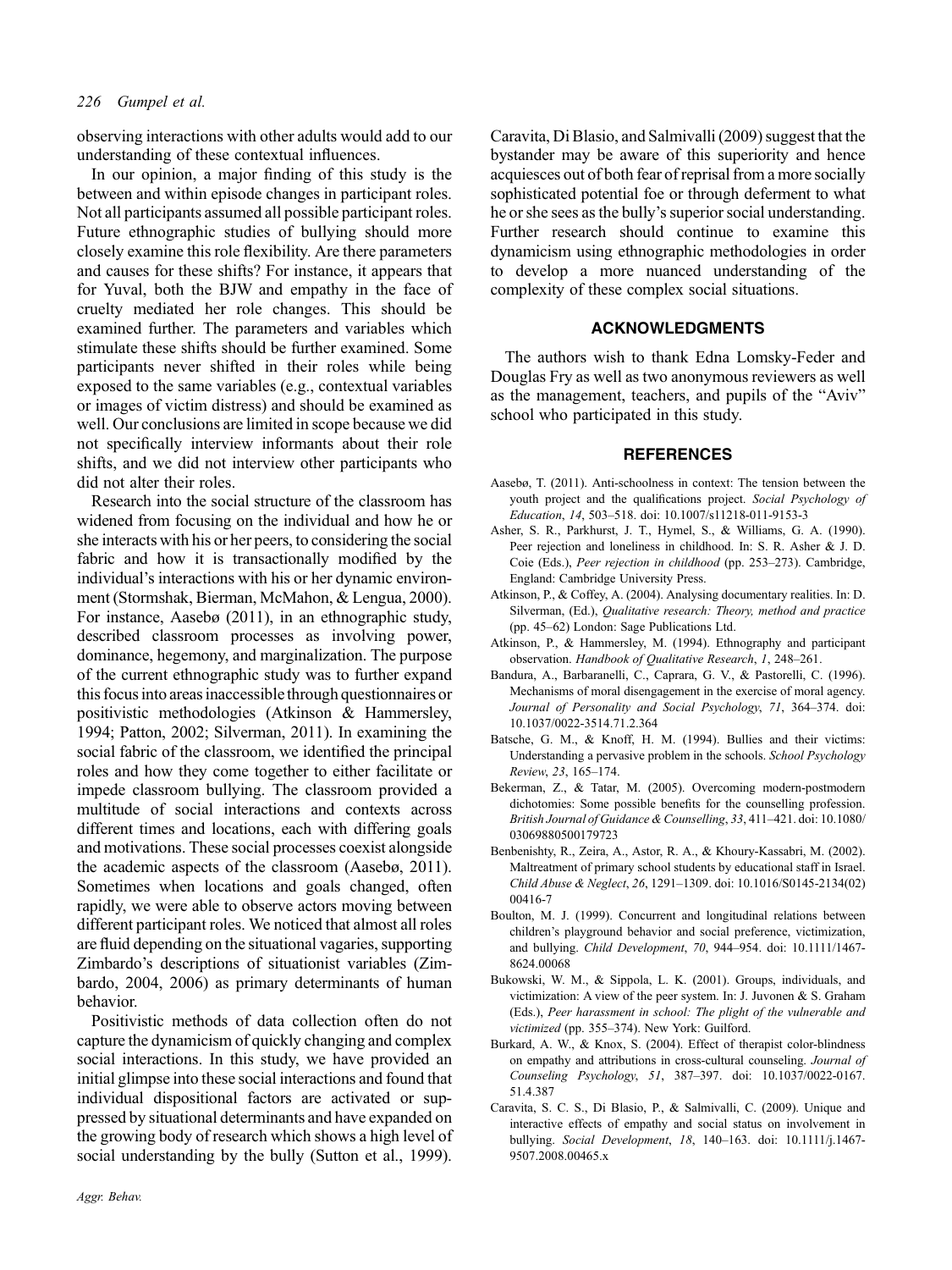- Carspecken, P. F. (1995). Critical ethnography in educational research: A theoretical and practical guide (critical social thought). New York: Routledge.
- Castanheira, M. L., Crawford, T., Dixon, C. N., & Green, J. L. (2000). Interactional ethnography: An approach to studying the social construction of literate practices. Linguistics and Education, 11, 353–400. doi: 10.1016/S0898‐5898(00)00032‐2
- Chaiklin, S., & Lave, J. (1996). Understanding practice: Perspectives on activity and context. Cambridge, UK: Cambridge University Press.
- Champion, K., Vernberg, E., & Shipman, K. (2003). Nonbullying victims of bullies: Aggression, social skills, and friendship characteristics. Journal of Applied Developmental Psychology, 24, 535–551.
- Coie, J. D. (1990). Toward a theory of peer rejection. In: S. R. Asher & J. D. Coie (Eds.), Peer rejection in childhood (pp. 365–401). Cambridge, England: Cambridge University Press.
- Coie, J. D., & Dodge, K. A. (1983). Continuities and changes in children's social status: A five-year longitudinal study. Merrill Palmer Quarterly, 29, 261–282.
- Coie, J. D., Dodge, K. A., & Kupersmidt, J. B. (1990). Peer group behavior and social status. In: S. R. Asher & J. D. Coie (Eds.), Peer rejection in childhood (pp. 365–401). Cambridge, England: Cambridge University Press.
- Cole, M. (1998). Cultural psychology: A once and future discipline. Harvard University Press: Belknap Press.
- Correia, I., & Dalbert, C. (2007). Belief in a just world, justice concerns, and well-being at Portuguese schools. European Journal of Psychology of Education, 22, 421–437. doi: 10.1007/bf03173464
- Correia, I., & Dalbert, C. (2008). School bullying: Belief in a personal just world of bullies, victims, and defenders. European Psychologist, 13, 248–254. doi: 10.1027/1016‐9040.13.4.248
- Correia, I., Vala, J., & Aguiar, P. (2007). Victim's innocence, social categorization, and the threat to the belief in a just world. Journal of Experimental Social Psychology, 43, 31–38. doi: 10.1016/j. jesp.2005.12.010
- Daunic, A. P., & Smith, S. W. (2010). Conflict resolution, peer mediation, and bullying prevention preventing problem behaviors: Schoolwide programs and classroom practices (2nd ed.) (pp. 113–132). Thousand Oaks, CA: Corwin Press.
- Dempsey, J. P., Fireman, G. D., & Wang, E. (2006). Transitioning out of peer victimization in school children: Gender and behavioral characteristics. Journal of Psychopathology and Behavioral Assessment, 28, 271–280.
- Dodge, K. A., & Schwartz, D. (1997). Social information processing mechanisms in aggressive behavior. In: D. M. Stoff, J. Breiling, & J. D. Maser (Eds.), Handbook of antisocial behavior (pp. 171–180). New York: Wiley.
- Espelage, D. L., Holt, M. K., & Henkel, R. R. (2003). Examination of peer‐ group contextual effects on aggression during early adolescence. Child Development, 74, 205–220. doi: 10.1111/1467‐8624.00531
- Estell, D. B., Jones, M. H., Pearl, R., Van Acker, R., Farmer, T. W., & Rodkin, P. C. (2008). Peer groups, popularity, and social preference. Journal of Learning Disabilities, 41, 5–14. doi: 10.1177/ 0022219407310993
- Farmer, T. W. (2000). The social dynamics of aggressive and disruptive behavior in school: Implications for behavior consultation. Journal of Educational & Psychological Consultation, 11, 299–321. doi: 10.1080/ 10474412.2000.9669417
- Farmer, T. W., Estell, D. B., Leung, M. C., Trott, H., Bishop, J., & Cairns, B. D. (2003). Individual characteristics, early adolescent peer affiliations, and school dropout: An examination of aggressive and popular group types. Journal of School Psychology, 41, 217–232. doi: 10.1016/S0022‐4405(03)00046‐3
- Farmer, T. W., & Hollowell, J. H. (1994). Social networks in mainstream classrooms: Social affiliations and behavioral characteristics of

students with EBD. Journal of Emotional and Behavioral Disorders, 2, 143–155. doi: 10.1177/106342669400200302

- Farmer, T. W., Lane, K. L., Lee, D. L., Hamm, J. V., & Lambert, K. (2012). The social functions of antisocial behavior: Considerations for school violence prevention strategies for students with disabilities. Behavioral Disorders, 37, 149–162.
- Fox, C. L., Elder, T., Gater, J., & Johnson, E. (2010). The association between adolescents' beliefs in a just world and their attitudes to victims of bullying. British Journal of Educational Psychology, 80, 183–198. doi: 10.1348/000709909X479105
- Gini, G. (2006). Bullying as a social process: The role of group membership in students' perception of inter-group aggression at school. Journal of School Psychology, 44, 51–65. doi: 10.1016/j.jsp.2005.12.002
- Gini, G., Albiero, P., Benelli, B., & Altoè, G. (2007). Does empathy predict adolescents' bullying and defending behavior? Aggressive Behavior, 33, 467–476. doi: 10.1002/ab.20204
- Glassner, B., & Loughlin, J. (1987). Drugs in adolescent worlds: Burnouts to straights. London: Macmillan.
- Griffin, R. S., & Gross, A. M. (2004). Childhood bullying: Current empirical findings and future directions for research. Aggression and Violent Behavior, 9, 379–400. doi: 10.1016/S1359‐1789(03)00033‐8
- Gumpel, T. P. (2008). Behavioral disorders in the school: Participant Roles and sub-roles in three types of school violence. Journal of Emotional and Behavioral Disorders, 16, 145–162. doi: 10.1177/ 1063426607310846
- Gumpel, T. P., & Sutherland, K. S. (2010). The relation between emotional and behavioral disorders and school‐based violence. Aggression and Violent Behavior, 15, 349–356. doi: 10.1016/j. avb.2010.06.003
- Hanish, L. D., & Guerra, N. G. (2000). Children who get victimized at school: What is known? What can be done? Professional School Psychology, 4, 113–119.
- Hinshaw, S. P., & Melnick, S. (1992). Self-management therapies and attention‐deficit hyperactivity disorder: Reinforced self‐evaluation and anger control interventions. Behavior Modification, 16, 253–273. doi: 10.1177/01454455920162006
- Hoel, H., Glasø, L., Hetland, J., Cooper, C. L., & Einarsen, S. (2010). Leadership styles as predictors of self‐reported and observed workplace bullying. British Journal of Management, 21, 453–468. doi: 10.1111/ j.1467‐8551.2009.00664.x
- Hoy, W. K., & Barnes, K. M. (1997). The organizational health of middle schools: The concept and its measure. Paper presented at the Annual Meeting of the American Educational Research Association, Chicago.
- Lave, J. (1993). The practice of learning. In: S. Chaiklin & J. Lave (Eds.), Understanding practice: Perspectives on activity and context. Cambridge: Cambridge University Press.
- Lave, J., & Wenger, E. (1991). Situated learning: Legitimate peripheral participation. Cambridge: Cambridge University Press.
- Lipkus, I. (1991). The construction and preliminary validation of a global belief in a just world scale and the exploratory analysis of the multidimensional belief in a just world scale. Personality and Individual Differences, 12, 1171–1178. doi: 10.1016/0191‐8869(91) 90081-L
- Mason, J. (1996). Qualitative researching. Thousand Oaks, CA: Sage Publications, Inc.
- Menesini, E., Melan, E., & Pignatti, B. (2000). Interactional styles of bullies and victims observed in a competitive and a cooperative setting. Journal of Genetic Psychology, 161, 261.
- Nirel, R., & Saltzman, P. (1999). The structure of the sample and sampling weights in the "Israel National Study of School Violence". Jerusalem: Laboratory of Statistics, Hebrew University.
- Obermann, M.‐L. (2011a). Moral disengagement among bystanders to school bullying. Journal of School Violence, 10, 239–257. doi: 10.1080/15388220.2011.578276